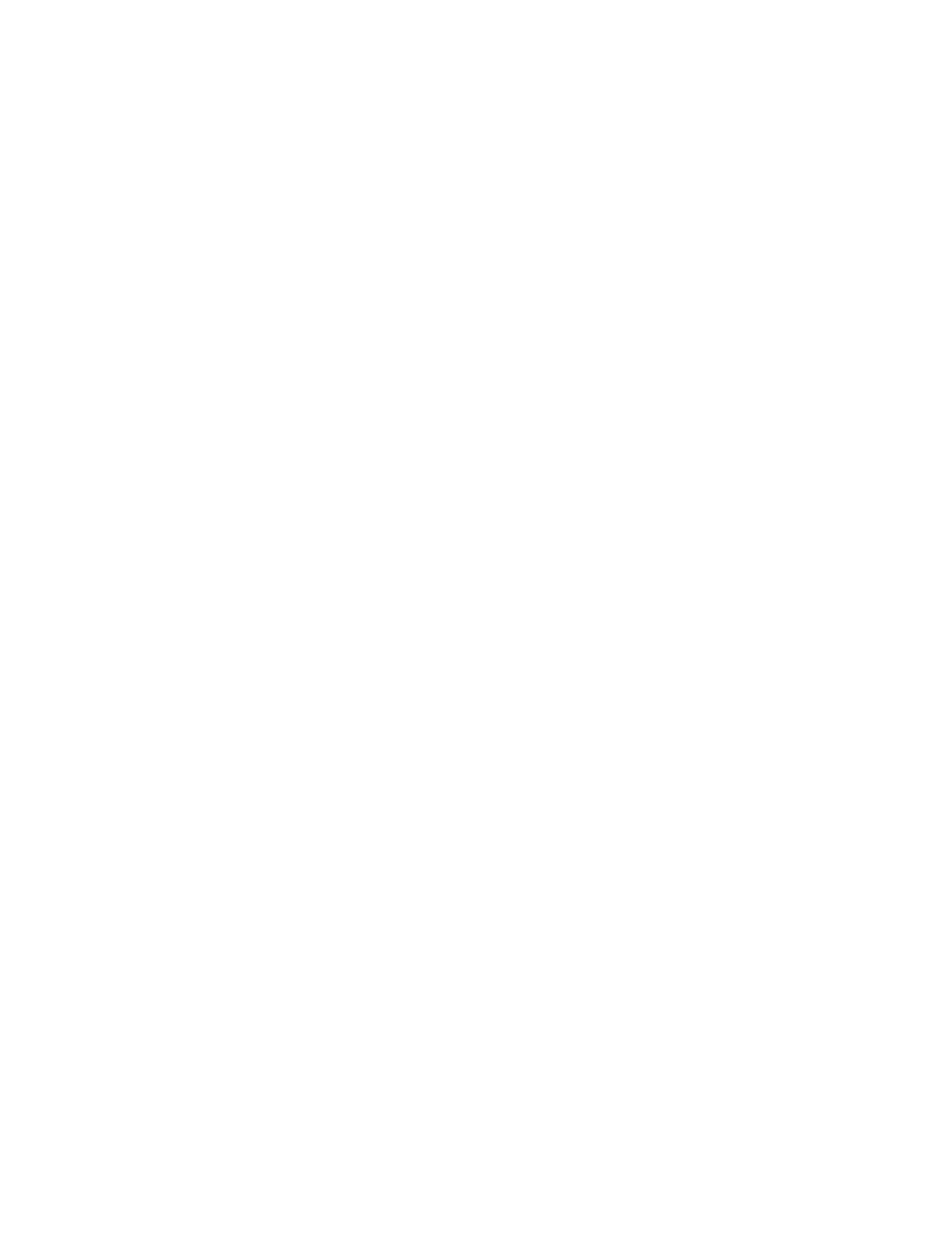**A reference for teachers working with integrated special needs students (at-risk students and students with handicaps and social maladjustments or learning difficulties)**

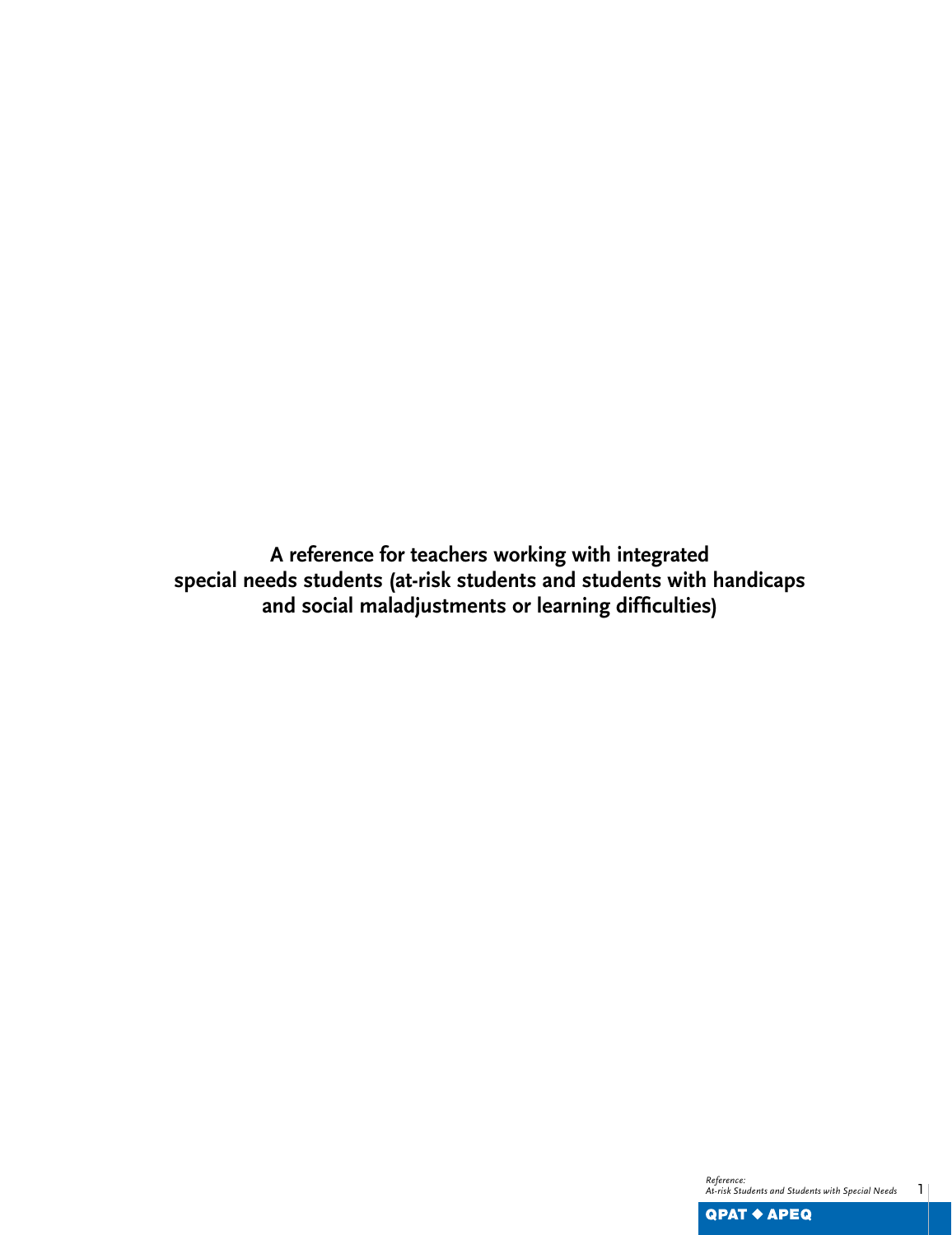#### **Acknowledgements**

On behalf of the *Fédération des syndicats de l'enseignement* (CSQ), we would like to acknowledge the cooperation of the *Fédération du personnel de soutien scolaire* (FPSS-CSQ) as well as the following people for their invaluable contribution to the *Reference*:

For the FPSS: Sylvie Lanctôt, special education technician Patricia Ferlatte, special education technician Éric Vézina, special education technician

For the FSE: Louise Nadeau, teacher Lorraine Salvas, resource teacher We would particularly like to thank Thérèse Cyr, advisor at the FSE for her expertise in the collective agreement.

The Quebec Provincial Association of Teachers would like to thank the *Fédération des syndicats de l'enseignement* for authorising the reproduction of the *Reference*.

### **Pauline Ladouceur**

FSE advisor in charge of research and concept for this *Reference*.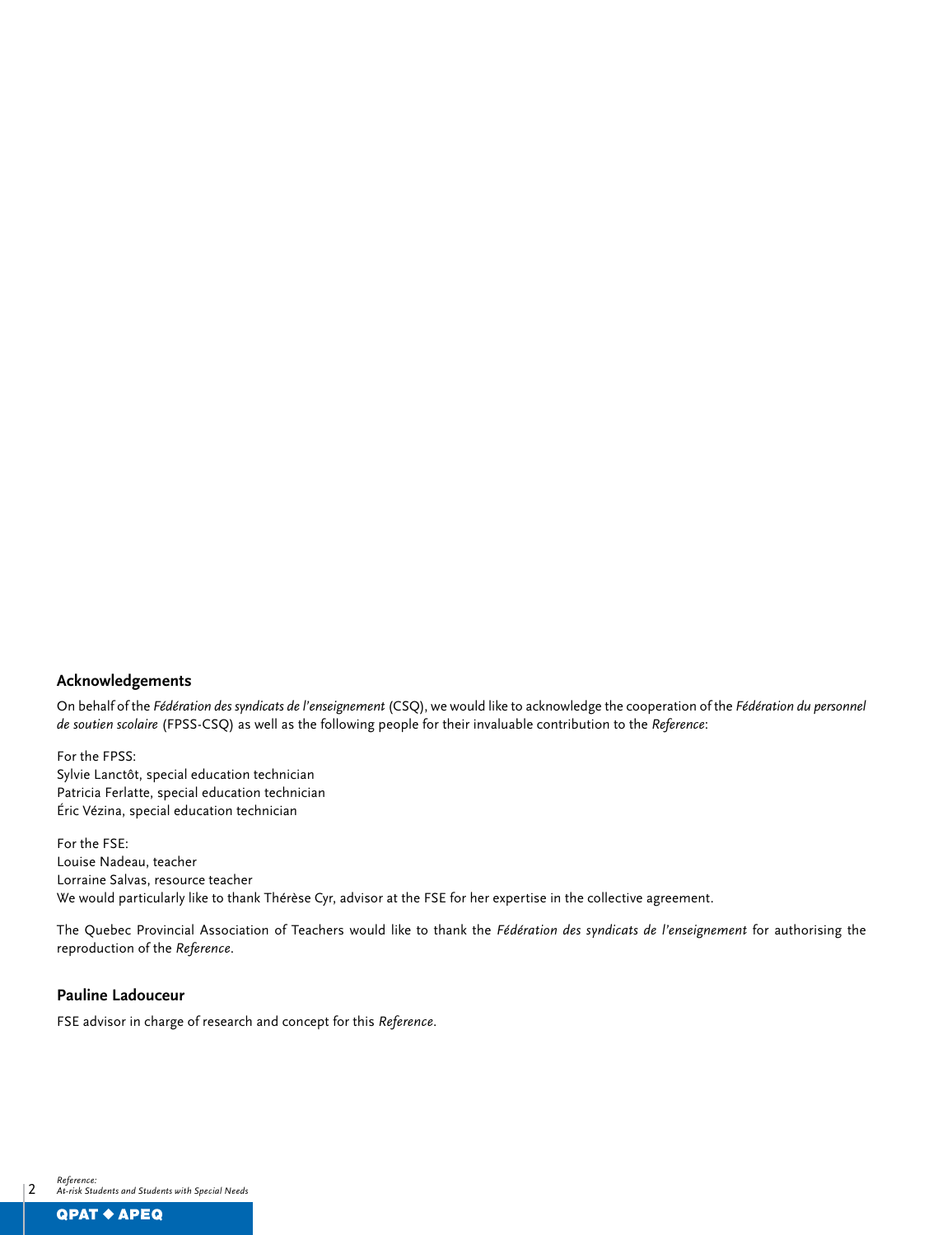# **TABLE OF CONTENTS**

|                                                             | <b>PART B</b> – Students with ADHD: Social Maladjustments $\ldots \ldots \ldots \ldots \ldots \ldots \ldots \ldots$ |  |  |
|-------------------------------------------------------------|---------------------------------------------------------------------------------------------------------------------|--|--|
| 1.                                                          |                                                                                                                     |  |  |
| 2.                                                          |                                                                                                                     |  |  |
| 3.                                                          |                                                                                                                     |  |  |
|                                                             |                                                                                                                     |  |  |
| $\mathbf{1}$ .                                              |                                                                                                                     |  |  |
| 2.                                                          |                                                                                                                     |  |  |
| 3.                                                          |                                                                                                                     |  |  |
| 4.                                                          |                                                                                                                     |  |  |
|                                                             | PART D - Special Needs: Students with Handicaps 23                                                                  |  |  |
| 1.                                                          |                                                                                                                     |  |  |
| 2.                                                          |                                                                                                                     |  |  |
| 3.                                                          |                                                                                                                     |  |  |
| 4.                                                          |                                                                                                                     |  |  |
| PART E - Procedures for Recognising or Identifying Students |                                                                                                                     |  |  |
|                                                             |                                                                                                                     |  |  |
|                                                             |                                                                                                                     |  |  |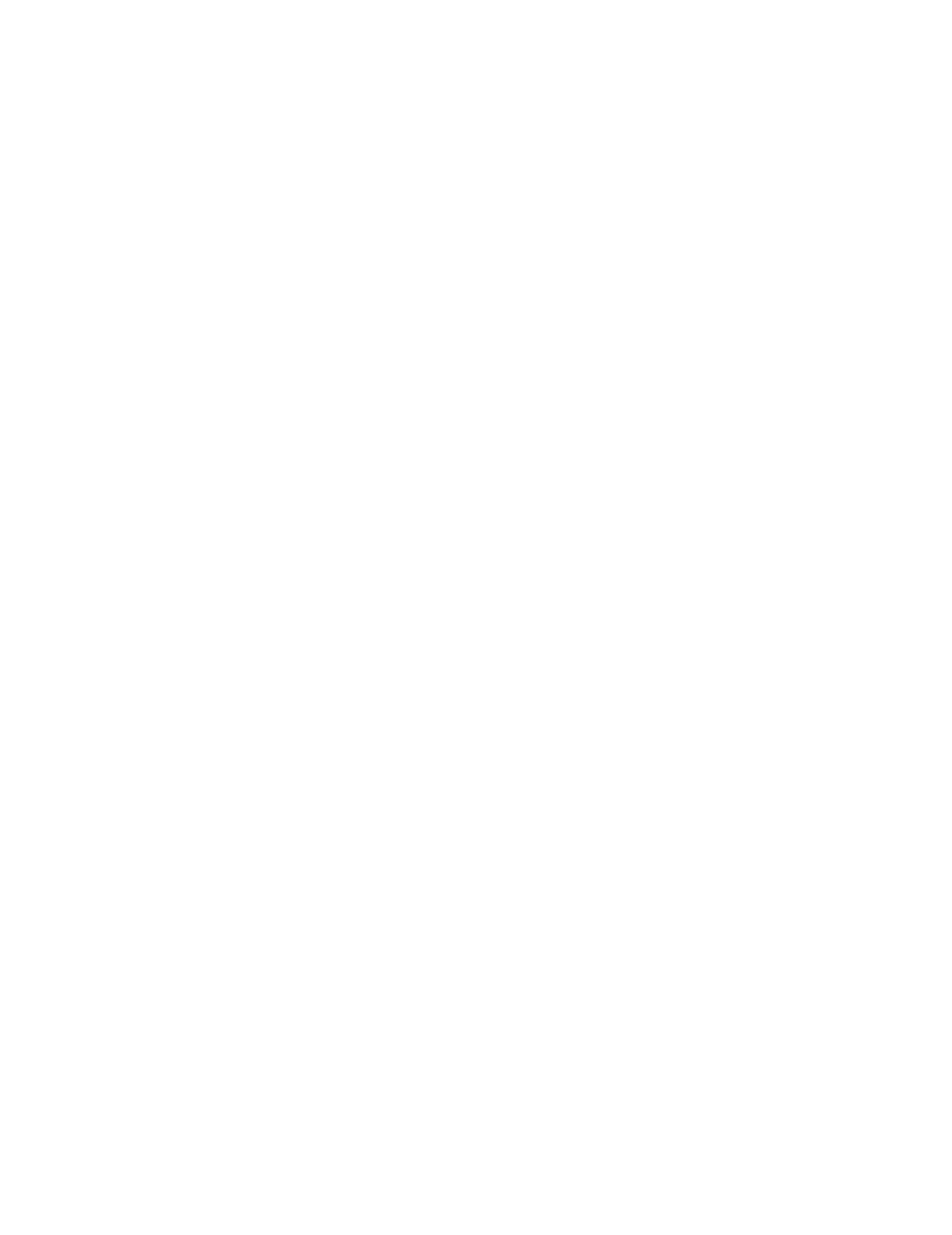## **Preface**

## *The need for the Reference*

In the field survey conducted by the FSE on the integration of students with handicaps and social maladjustments or learning difficulties (special needs), a number of teachers expressed a desire for information on the various categories of difficulties and handicaps in order to gain a greater understanding of those problems and to obtain the support their students require. In response to that need, the FSE has created this *Reference* with the invaluable contributions of the FPSS.

## *The purpose of the Reference*

The *Reference* is a tool primarily intended to support teachers working with special needs students who have been integrated into regular classes. It is important to understand that, even though their teachers have recourse to a variety of teaching strategies, these students, in order to have an equal chance of succeeding, will usually require the support of specialised personnel.

The present document is not intended to serve as a pedagogical or curriculum guide. From time to time, it will suggest materials to assist the teacher; however, it is in no way associated with specific instructional methods for any of the subject areas in the education program.

The *Reference* relies on educational research in describing the principal characteristics of these students, explaining the ways in which their difficulties may be manifested in class, and defining their learning needs. It then details the support they require as well as the specialised personnel qualified to respond to their special needs.

## *The structure of the Reference*

Each of the four sections of the *Reference* is subdivided into six headings:

- definition;
- characteristics of the students;
- manifestations of their difficulties;
- learning needs;
- support they require;
- personnel qualified to provide the support.

## *A work in progress*

This preliminary version of the *Reference* is subject to the test of time. Any comments on its content or suggestions for items that might be included in the future will be welcomed.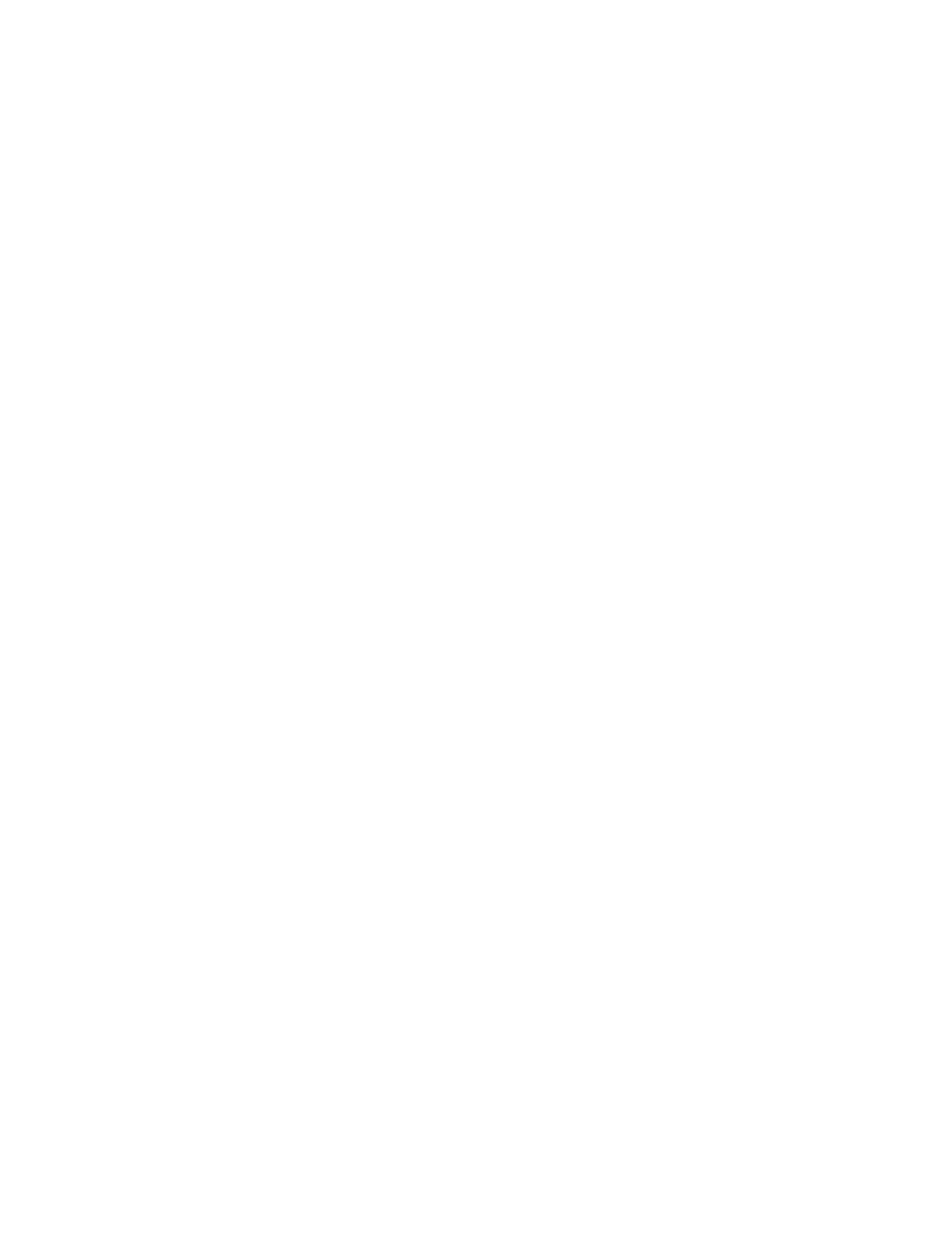(not included in the category of students with social maladjustments and learning difficulties)

## *The importance of prevention, particularly in the case of at-risk students*

In the schools, prevention is the keystone of priorities with regard to at-risk students. Both the Policy on Special Education (MEQ, 1999) and the provincial Provisions Binding 2005-2010 highlight its importance.

According to Royer, Saint-Laurent, Moisan and Biteaudeau (1995, p. 261) "an at-risk student is a youth having certain learning difficulties or manifesting behaviours likely to interfere with attainment of the learning and socialisation objectives of the school [translation]". These authors consider that the term **weak student**  is equivalent to **at-risk student**. Their researches indicate that one student in four can be considered at risk and that an average class will include six or seven such students.

## *Prevention of reading difficulties as a priority*

A number of researchers (INSERM, 2007; Torgeson in Godard, 2007; Giasson, 1997 and Saint-Laurent, 1995) advocate prevention, highlighting the importance for the school of focusing in particular on problems with reading, which is the main stumbling block of at-risk students. In the same vein, the *Institut national de la santé et de la recherche médicale* (INSERM, 2007) considers that preventive measures in reading target three types of student: preschool students demonstrating reading difficulties; students experiencing difficulty reading in the first year of elementary; and dyslexic students.

## *A grid for the identification of at-risk students at the elementary level*

However, prevention is not solely targeted at reading. According to Goupil (2007), "a number of writers stress the importance of preventing difficulties; we, therefore, require criteria to determine needs."

Potvin (2002) proposes an identification grid<sup>1</sup> for the elementary level in order to evaluate the level (mild, moderate or severe) of at-risk students. It is intended as an easily administered and assessed instrument for teachers seeking a full picture of a student's risk profile. The researcher notes, however, that it cannot be used for diagnostic evaluation.

Teachers are encouraged to make prevention a priority, and, in return, should be provided whatever assistance is necessary to that end.

## **1. At-risk students**

## **1.1 Definition**<sup>2</sup>

At-risk students are students at the preschool, elementary or secondary level who display weaknesses affecting their learning or behaviour that may put them at risk of failure in their studies or socialisation, without immediate intervention.

### **1.2 Characteristics often found in these students**

Potvin and his associates (2007) describe four types of at-risk students<sup>3</sup>:

- the "unmotivated" type;
- the "behavioural difficulty" type;
- the "hidden antisocial behaviour" type;
- the "depressive" type.

#### **With regard to learning:**

(Godard, 2007; Goupil, 2007; Potvin, 2007; Saint-Laurent et al., 1995)

- They have normal intellectual capacity;
- They exhibit weak academic performance in, among other subjects, English and mathematics;
- They lack independence;
- They are passive in completing assignments, since they have poor understanding of the tasks to be accomplished and lack strategic resources;
- They have a limited repertoire of cognitive and metacognitive<sup>4</sup> strategies, and therefore overuse those with which they are most familiar;
- They lack commitment and perseverance in performing assignments (weak scholastic motivation and low selfesteem);
- They are easily distracted;
- They may exhibit language difficulties.

This list is not exhaustive as it does not include all possible characteristics of at-risk students.

1 http://www.uqtr.uquebec.ca/~potvin/grille\_prim.pdf

<sup>2</sup> Most definitions are taken from the Provisions Binding 2005-2010, Appendix XXVI, p. 196.

<sup>3</sup> For information on these students and the proposed programs: Potvin (2007) *Y'a une place pour toi!*, p. 16.

Cognitive strategies are those intended to facilitate the acquisition, the retention and the use of information (for example, memorising, establishing relationships, classification). Metacognitive strategies concern the ability of a student to manage, adjust and to control cognitive activities in a learning situation. Goupil (2007) provides an explanation of each of these strategies and a list of associated tasks to be performed with students.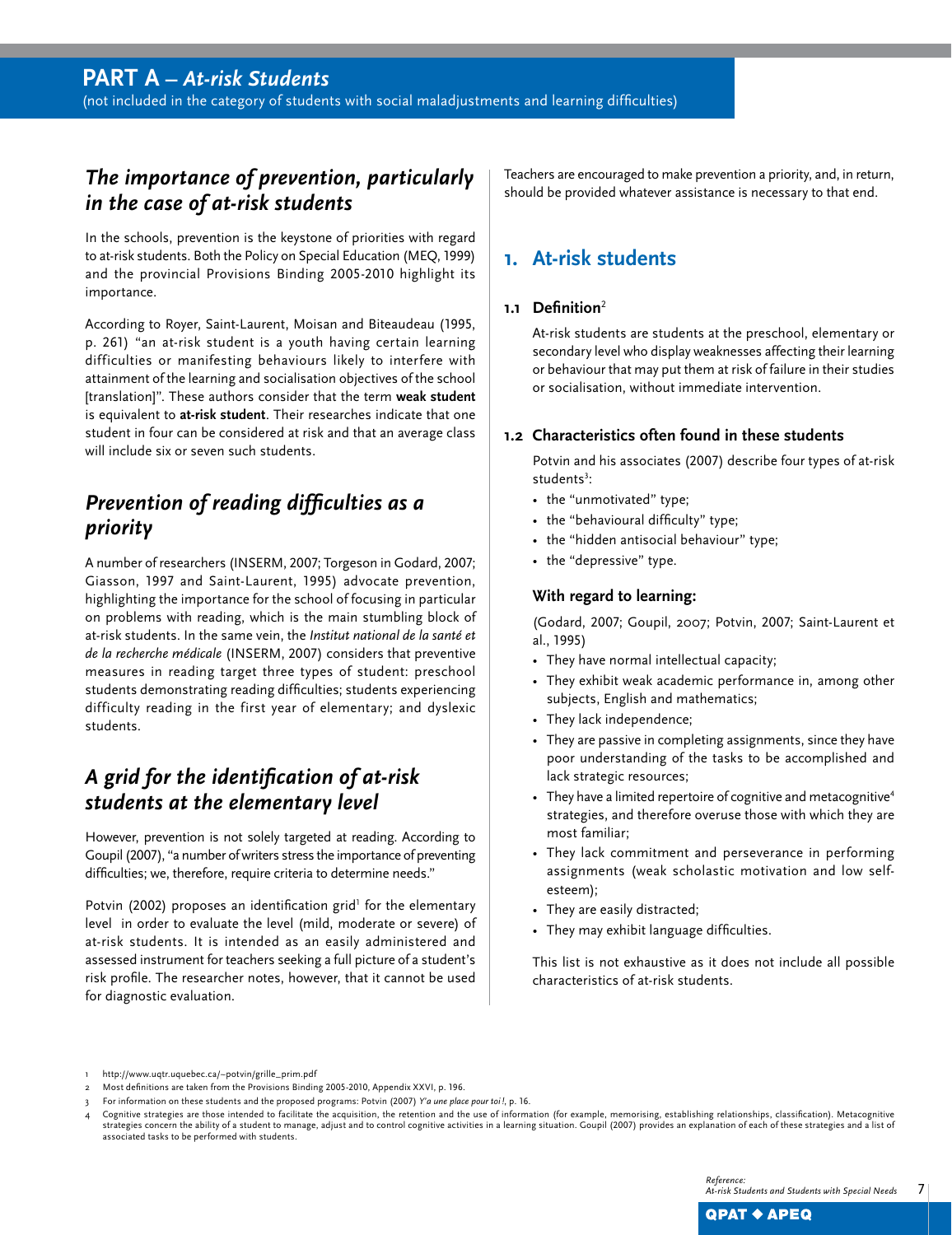#### **With regard to behaviour:**

(Goupil, 2007; Poliquin-Verville and Royer, 1992; Saint-Laurent et al., 1995)

- They may have difficulties related to situational problems (personal problems, family problems, substance abuse…);
- They manifest behaviour that is disruptive or that does not respect established rules; as often as not, it is the cumulative effect of harmless but unacceptable behaviours that disrupts teachers and other students in the class. However, acceptance and tolerance of those behaviours may vary according to the values of those around them<sup>5</sup> (CSE, 2001; Goupil, 2007).

## **1.3 Possible manifestations of their difficulties**

#### **With regard to learning:**

- They have trouble setting to work, since they don't know what to do or how to begin;
- They regularly require help in performing assignments or don't ask for help when they need it;
- They don't start or finish work at the same time as other students;
- They frequently display problems of phonemic awareness, fluency in reading, impoverished vocabulary and comprehension strategies. As a result, they often have trouble understanding the meaning of what they read, summarising a text, and retaining information acquired through reading;
- They write in disconnected fragments without taking the time to structure ideas in a composition. They rarely revise and correct mistakes;
- They memorise material without truly understanding it;
- They perform mathematical operations without understanding concepts. They cannot solve problems and try to find the answer without being able to explain process.

#### **With regard to behaviour:**

- They are overactive, fight with classmates, talk in class, distract the attention of the teacher and the rest of the class, refuse to perform assigned tasks, and can be disobedient;
- Alternatively, they can be shy, introverted or withdrawn.

#### **1.4 What these students need to improve learning and behaviour**

These students require special support and intervention. If they don't get help, they are at risk of failure in school.

#### **To learn, they require:**

(Goupil, 2007; INSERM, 2007; Giasson, 2006; Saint-Laurent, 2002 and Saint-Laurent et al., 1995)

- specific daily intervention $6$  based on their needs in reading, writing and mathematics. For example: training in phonemic awareness, 15 minutes a day for 15 weeks, and, to improve reading skills, use of repetition drill (letters, words, phrases) for six minutes a day for six to nine months;
- specific help with reading comprehension strategies<sup>7</sup>;
- systematic instruction in cognitive and metacognitive strategies that encourage them to ask questions when they are having difficulties;
- clear instruction regarding procedures (for example, how to use a correction grid for writing);
- interventions to improve academic motivation;
- teaching materials they can manipulate for better understanding of abstract concepts and visual support for procedures to be followed;
- instruction in methods to better organise their work.

#### **To improve behaviour in class, they require:**

(Desbiens, 2008; Goupil, 2007; Giasson, 2006; Saint-Laurent, 2002; Saint-Laurent et al., 1995)

- trust and clarity in relationships;
- a clearly structured environment (a well-defined routine);
- clear and specific classroom rules (a maximum of five or six);
- positive consequences for actions;
- consequences directly related to the problem (since punishment that is not systematic or clearly motivated is a source of conflict);
- a positive self-image;
- work done in cooperation and not competition;
- systematic instruction in behaviour strategies (teaching social interaction through models of non-aggressive responses).

<sup>5</sup> According to the *Conseil supérieur de l'éducation* (2001), the proportion of students with behavioural difficulties has tripled in the last 15 years.

<sup>6</sup> Torgeson (2005) in Godard (2007) specifies that ineffective interventions, insufficiently intense interventions as well as weakness in phonemic awareness and decoding are harmful to students. 7 Elementary: Giasson, J. (2003) *La lecture : de la théorie à la pratique*. Elementary and secondary: Cartier, S. (2007) *Apprendre en lisant*.

Secondary: Document on reading in secondary: www.mels.gouv.qc.ca/publications/menu-rapports.htm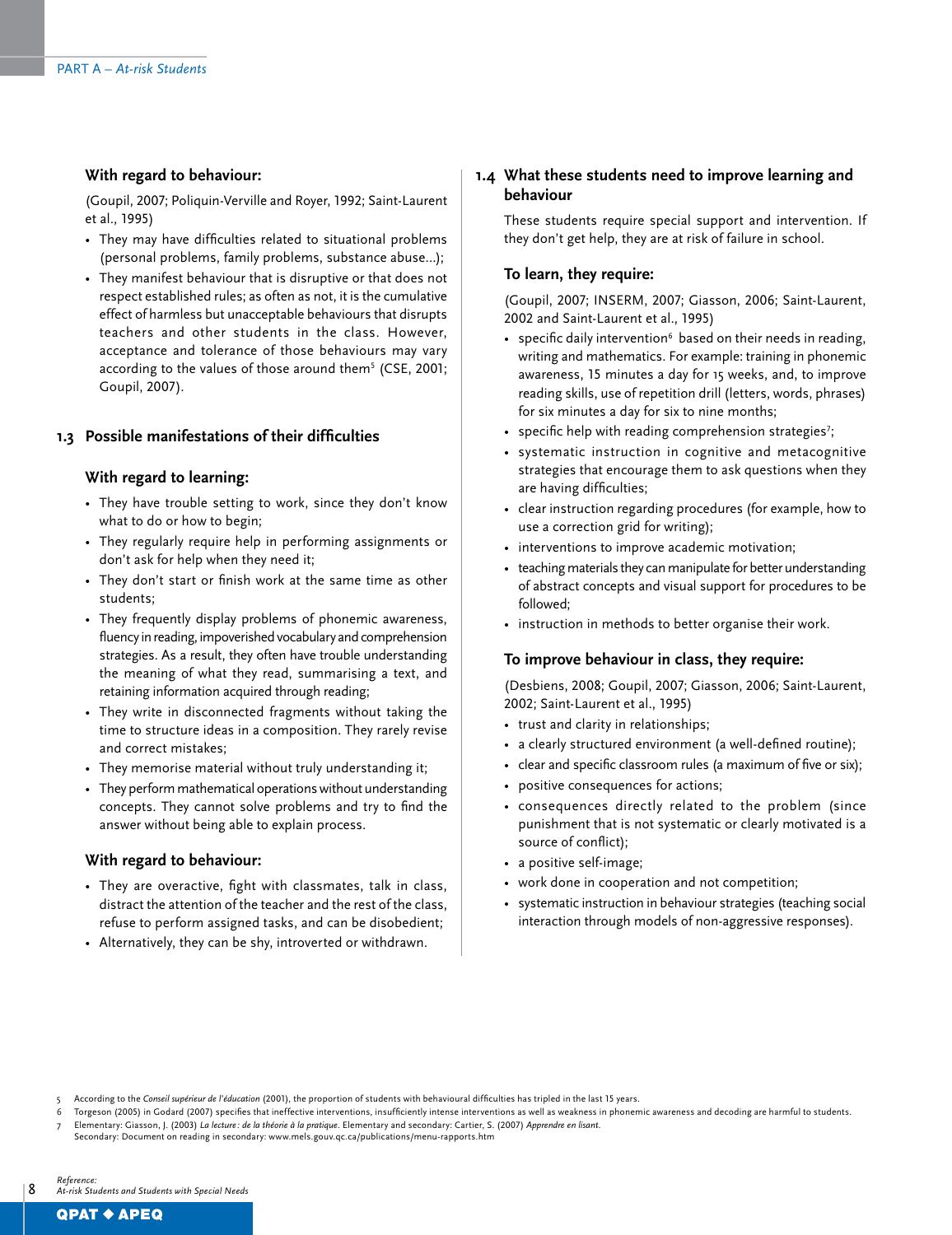## **1.5 Support required**<sup>8</sup>  **for students with learning difficulties**

- An individualised education plan (IEP) to respond to their needs, where necessary<sup>9</sup>.
- Targeting of difficulties to determine which preventive or corrective measures will help. For example, there are research-validated programs for helping at-risk students with reading and writing<sup>10</sup>.
- Work at making sense of the learnings acquired. Help them to make the links between various learnings.
- Teaching of a variety of cognitive and metacognitive strategies, not focusing exclusively on memorisation, since a number of these students have trouble with short-term memory and others have trouble getting involved in their assignments.
- Simplification of complex tasks.

## **1.6 Support required for students with behavioural difficulties**

- Creation of an individualised education plan to respond to their needs, where necessary.
- Preventive measures<sup>11</sup> the moment signs of behavioural difficulties appear. It is important to take preventive action in concert with the various persons involved (Desbiens, 2008; Goupil, 2007).
- Keep in mind that behavioural difficulties often camouflage learning difficulties.
- Supervision and accompaniment measures when giving assignments.
- Explicit instruction in work and organisational methods.

## **1.7 Who provides the support?**

• For students with learning difficulties, special educators<sup>12</sup> intervene with those students demonstrating learning difficulties in reading, writing and mathematics. They conduct the evaluation and propose rehabilitative activities in conformity with the education plan devised for each particular case.

- For students with behavioural difficulties, special education technicians, psycho-educators, psychologists and, occasionally, social workers are available to work with teachers and parents in preventing behavioural difficulties.
- For students with behavioural difficulties at the secondary level, resource teachers deal with academic problems by, for example, helping the student catch up, ensuring that homework is done or participating in remedial education.
- In the case of certain problem situations, all the above along with the parents and other staff from student services may be called on to provide help to at-risk students.

### **1.8 With regard to the Provisions Binding 2005-2010**

Part E should be consulted for information about how to recognise or identify students with handicaps or learning or behavioural difficulties.

IEPs are not compulsory for at-risk students, but where support is called for they are often a good idea.

- 11 *Fluppy* and *Vers le Pacifique* are two programs that have been tried out in a number of Québec schools with good results.
- 12 Depending on the school board's organisational plan, special education services are provided either by resource teachers or resource specialists.

<sup>8</sup> Support consists of resources and strategies intended to help students in the areas of learning and socialisation.

<sup>10</sup> In reading, Petits mots, j'entends tes sons and La forêt de l'alphabet are designed for working on phonemic awareness. Also, Giasson (2003) in La lecture: De la théorie à la pratique describes the skills to be worked on at various reading stages.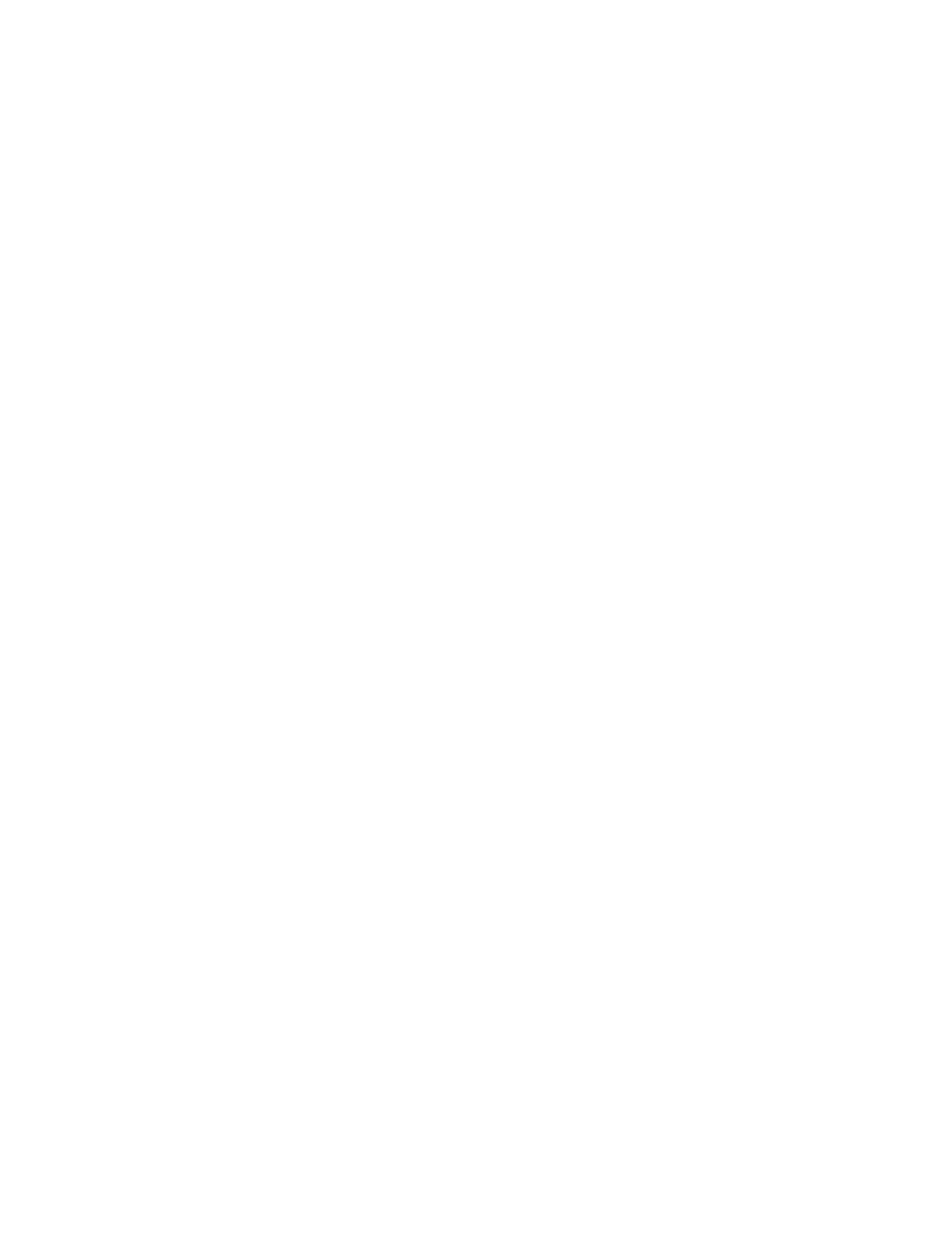## *Attention deficit disorder with or without hyperactivity*

*Behavioural difficulties (code 12)*

*Severe behavioural difficulties (code 14)*

It is important to make a distinction between discipline problems and behavioural difficulties. Table 1 below clarifies that distinction. Students who are relatively well controlled through adequate supervision and structures should not be identified as having behavioural difficulties. However, when they are so identified, they require adapted educational services.

Kauffman (2006 in Goupil, 2007) has provided a classification model that has become a reference in the field<sup>13</sup>:

- 1. disorders related to attention, hyperactivity and impulsivity that the student cannot control (disruptive behaviours, inattention characterised by frequency, duration and intensity);
- 2. behaviour disorders (aggression);
- 3. hidden behavioural disorders (hidden antisocial behaviour);
- 4. delinquency, substance abuse and precocious sexual activity;
- 5. anxiety and related disorders (such as eating disorders);
- 6. depression and suicidal ideation.

## **Table 1**

## **Distinction between discipline problems and behavioural difficulties**

|                    | <b>DISCIPLINE PROBLEMS</b>                                     | <b>BEHAVIOURAL DIFFICULTIES</b>                               |
|--------------------|----------------------------------------------------------------|---------------------------------------------------------------|
| <b>Duration</b>    | A passing or episodic crisis<br>Isolated incident              | Persists for months<br>(from three to six months) $*$         |
| Occurrence         | Occurs in a single context (e.g., the schoolyard)              | Occurs in a variety of school and social circumstances        |
| Frequency          | In the normal range for the student's age<br>From time to time | Three to four major incidents per week<br>Several times a day |
| <b>Seriousness</b> | Little harm to self or others                                  | Serious consequences for self and those around                |
| Complexity         | Isolated behaviour                                             | A number of inappropriate behaviours                          |

Reference: *Trousse d'intervention Tac Tic*

\* The Provisions Binding 2005-2010 allows teachers to start the process of having a student identified after two months of observation.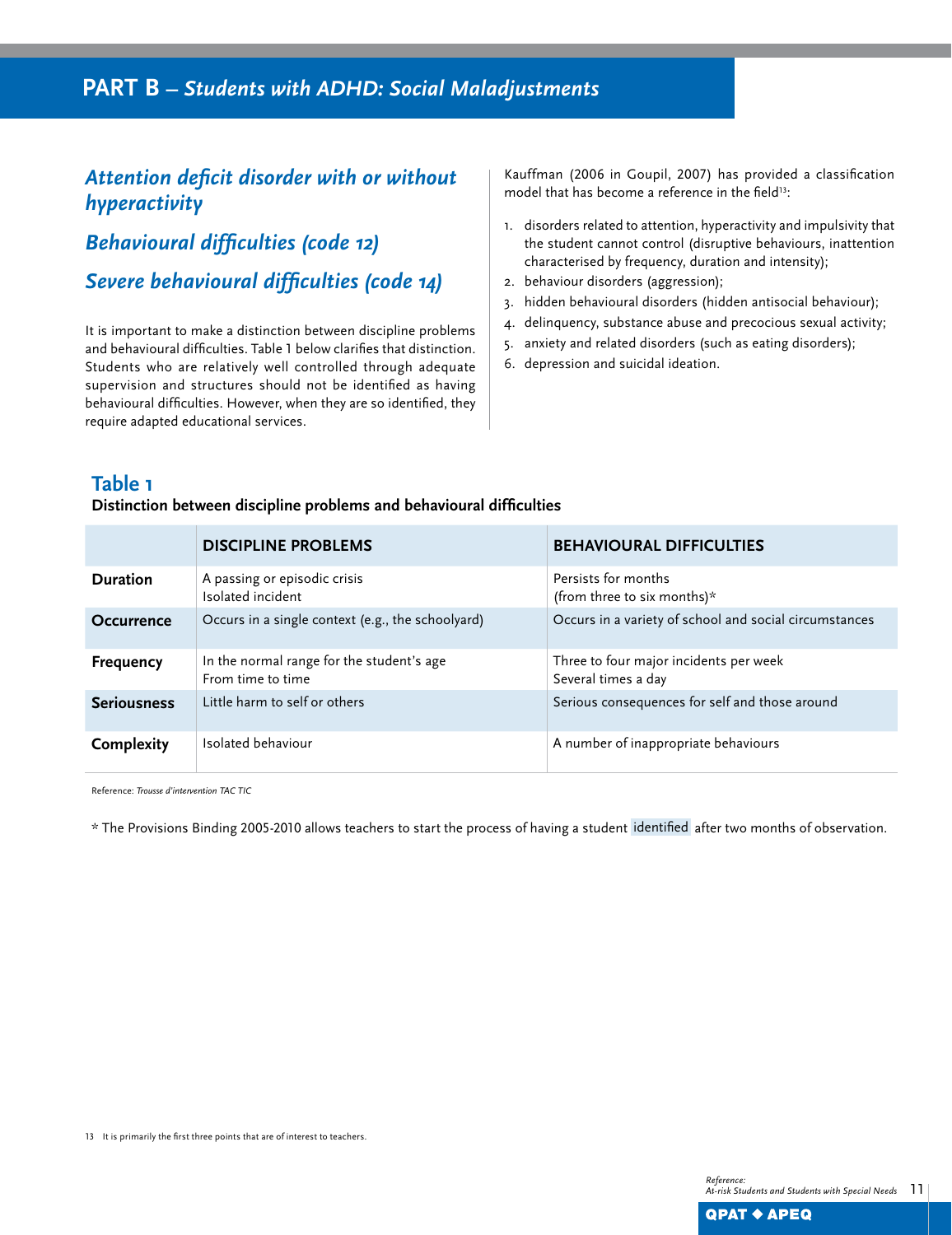## **1. Students with attention deficit disorder (ADD) with hyperactivity (ADHD)**

According to the *ministère de l'Éducation* (MEQ, 2003, pp. 191- 192), "intervention with students exhibiting ADHD involves far greater effort as a result of the constancy and frequency of interventions required." It goes on, "Teachers have to protect themselves; otherwise, they risk exhaustion, and their students rely on their strength to grow." It proposes that teachers "break the solitude by speaking with someone familiar with the problem, seeking out the support of parents and others involved, knowing their limits, and **not being afraid to ask for help when they need it**."

It is also important to keep in mind that students with ADD or ADHD very often also suffer from learning difficulties. At a conference of the *Association québecoise pour les troubles d'apprentissage* (AQETA), Massé (2007) presented a paper proposing a number of approaches for working with ADHD students with reading difficulties. As well, the Alberta Ministry of Education has published a booklet *Building on Success*, available free on its Web site, which offers teachers a variety of behaviour modification and instructional strategies for dealing with students with ADHD.

#### 1.1 Definition<sup>14</sup>

Attention-deficit/hyperactivity disorder is a neurological condition. It involves persistent patterns of inattention or hyperactivity-impulsivity that are both more frequent and more severe than is customarily observed in other young people at similar levels of development.

#### **1.2 Characteristics commonly observed in students**

(Massé, L., 2007; MEQ, 2003)

#### **ADHD:**

- They have trouble getting to work, organising themselves;
- They have difficulty sticking to or focusing on a task;
- They seem to have trouble retaining information (problems with short-term memory);
- They do not respect rules and instructions;
- They are excessively excited;
- They don't wait their turn to speak;
- They become unusually upset when they don't get their way;
- They are easily distracted;
- They have a poor sense of time and space;
- They work hastily at the expense of quality.

## **ADD:**

- They are frequently distracted;
- They demonstrate a deficit of selective and divided attention.

### **1.3 Possible manifestations of the difficulties**

### **ADHD:**

- They squirm in their seat, stand up when they should be sitting, run about, climb up on things, and often speak too much;
- They have trouble sticking to a task, focusing on the task, and organising their work, even when they are interested;
- They don't complete assignments, forget things, such as agendas and textbooks, lose possessions;
- They overreact in frustrating situations;
- They are easily distracted by everything around them;
- They exist only in the present and often forget instructions that have just been given;
- They don't wait their turn, interrupt others, start working before the assignment has been explained (overagitated).

#### **ADD:**

- They frequently daydream;
- They have trouble focusing on the teacher's explanations;
- They are often unable to listen to explanations and take notes at the same time;
- They have trouble sustaining attention to their work;
- They don't follow instructions and don't finish assignments, but not as a result of defiance or incomprehension of instructions.

## **1.4 What these students need to learn and to improve behaviour**

(Massé, L., 2007; MEQ, 2003)

- Instructions repeated frequently; clear and concise directions repeated after five minutes (since they have little or no sense of time);
- Verbal reinforcement by itself is rarely effective; what is necessary is a system of points that reinforce each individual step;
- Positive interventions before resorting to punishment (the ideal ratio is two to five positive interventions before a negative intervention);
- Daily evaluation of the positive aspects of their behaviour, since they require frequent feedback to sustain motivation;
- Consistent intervention;

14 DSM-IV (Diagnostic and Statistical Manual of Mental Disorders) (1996) quoted in *Working Together to Provide Better Support for Young People*.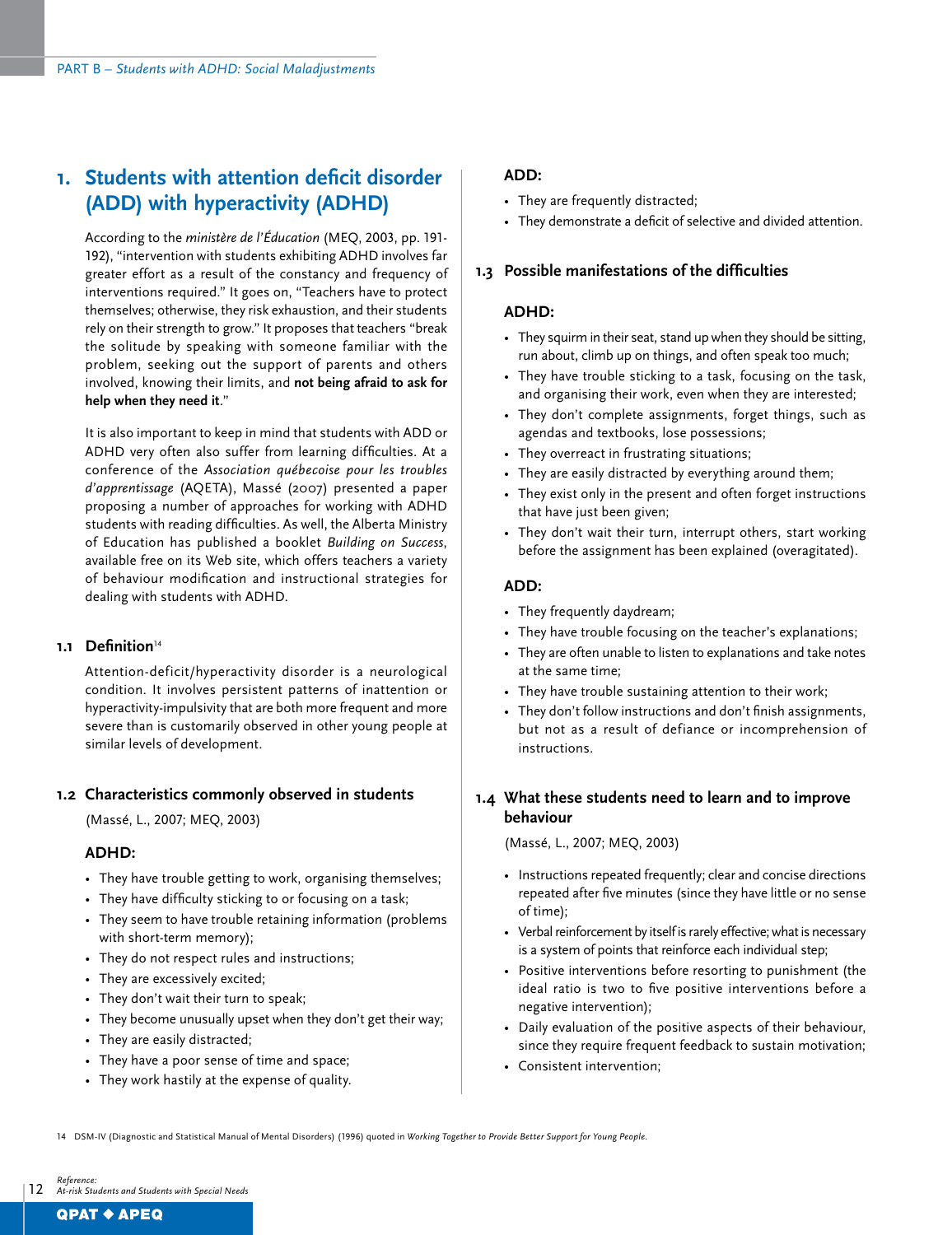- Consequences associated with breaking the rules (avoid discussion and negotiation, since they will have forgotten any discussion in a short time. Predetermined consequences should be enforced);
- A highly structured system of behavioural management and consequences that are logical and clearly established (post the rules of conduct, no more than five);
- A plan for transition between class periods.

## **1.5 Support required**

- Create in IEP based on their learning and behavioural difficulties.
- Keep in mind that their problems are not wilful nor malicious; they have problems with self-control.
- Provide the day's schedule using a visual aid, since they have trouble situating themselves in time.
- Alternate periods of concentrated work with activities that enable them to catch their breath.
- Seek help immediately in the event of a crisis as well as a place where they can cool down under adult supervision.
- Provide necessary coaching in social skills.
- Work with others intervenors as well as parents to improve interventions.
- Tutoring help from another student for 30 minutes per week.
- Provide clearly structured materials and specific objectives.
- Medication may be of benefit to some of these students, but should not be the sole treatment for ADD or ADHD.

## **1.6 Who provides the support?**

According to the *Ordre des psychologues du Québec* and the *Collège des médecins du Québec (2001)*, evaluation and follow-up of these students should involve a multidisciplinary approach. The psychologist is the front-line intervenor in the evaluation and intervention process with these students.

Cooperation among the various school partners (special education technicians, psycho-educators, psychologists or social workers), parents and teachers is essential to effective intervention.

## **2. Behavioural difficulties (code 12)**<sup>15</sup>

## **The requirement to create an IEP**

For all students who are considered to have ADHD, the Education Act (section 96.14) requires the school administration, with the help of the parents, those providing services to these students, and the students themselves (unless they are unable to do so), to create an individualised education plan (IEP) adapted to their needs. The administration supervises the implementation and periodic evaluation of the IEP and reports regularly to the parents.

## **2.1 Definition**

Students for whom a psychosocial evaluation<sup>16</sup> reveals an important deficit in the ability to adapt manifested by significant difficulties in interacting with one or more elements of the school, social or family environment.

## **2.2 Characteristics commonly observed in these students**

(Goupil, 2007; MELS, 2006; Saint-Laurent et al., 1995; Poliquin-Verville and Royer, 1992)

Students with behavioural difficulties fall into two groups:

#### **a) over-reactive behaviour:**

- hostile students (aggressive and impulsive behaviours resulting in rejection);
- thoughtless students (careless behaviour, without conscious intention to harm).

#### **b) under-reactive behaviour:**

- fearful students (hold back, don't take initiative, are excessively fearful of people and social contact, inclined to cling to an adult);
- depressed students (lack energy, motivation; every challenge seems insurmountable);
- withdrawn students (impassive to surroundings and avoid social situations).

15 See Part E for identification of students with behavioural difficulties.

16 Evaluation by qualified personnel using systematic observation and analysis techniques and in cooperation with those involved.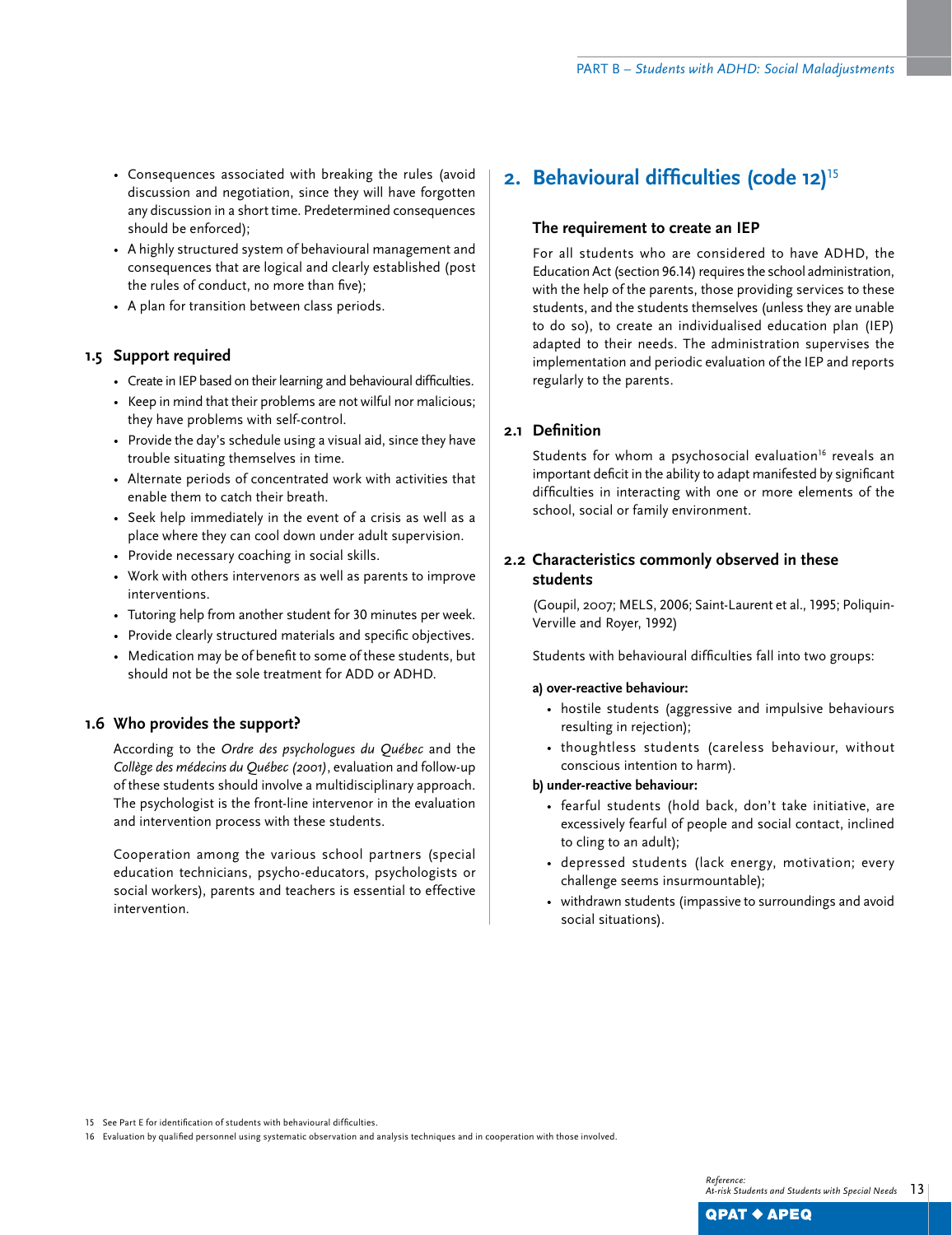## **2.3 Possible manifestations of their difficulties**

(Goupil, 2007; MEQ, 1999)

#### **Behavioural difficulties:**

- They persist in unsatisfactory behaviours despite consequences prescribed in rules of conduct;
- They refuse any reasonable disciplinary structure;
- They assert themselves by creating a disturbance;
- They are uncomfortable when praised, as a result of low self-esteem;
- They have serious difficulties relating to their peers;
- They resort to aggressive, intimidating or destructive words and actions without justification.

### **Hidden behavioural difficulties:**

- They refuse to respect norms;
- They are frequently absent from school;
- They have trouble concentrating and have a limited attention span;
- They may have learning difficulties as a result of their reduced attention span.

### **2.4 What these students require to learn and to improve behaviour**

#### **To learn, they need:**

(Desbiens, 2008; Goupil, 2007; CSE, 2001)

- discipline subject to the learning objectives;
- tasks that require their participation (avoid individual exercises or assignments they may find boring);
- learning activities that involve working with others (avoid competitive activities);
- targeted interventions designed to foster motivation (explain how what they're learning is useful to them);
- reinforcement of learning and acceptable behaviours (avoid a scale of 1-3 ( $\circledcirc \odot \circledcirc$ ) in evaluating behaviour, which automatically condemns them to failure; instead, use a scale of 1-10 to provide a chance to develop improved behaviours);
- structured teaching periods (break the period up to allow them to move about, especially when their minds seem to be wandering);
- a classroom routine to make them feel secure;
- clear instructions for changing periods in order to prevent their becoming disorganised.

#### **To improve their behaviour, they require:**

(Desbiens, 2008; Goupil, 2007; CSE, 2001; Saint-Laurent et al., 1995; Poliquin-Verville and Royer, 1992)

- coaching in social skills and praise when behaviour is appropriate;
- examples (show them clearly what behaviours or procedures they are to learn and practise these with them);
- verbal strategies for conflict resolution;
- activities that require them to solve problems;
- a trust relationship with the teacher (they will resist at first, since they have often been rejected).

### **2.5 Support required**

- Creation of a detailed IEP that involves family, teachers and other intervenors.
- Analysis of the risk factors that may be affecting their behaviour and the protection factors that might have a positive influence.
- Immediate help in the event of a crisis. Royer is clear on this: "Teachers must have a 'safety net.' There should always be someone able to intervene." (in Goupil, 2007, p. 195).
- Coaching in social skills where necessary.
- Collaboration among professionals and parents to ensure successful intervention.
- Integration into a group with reduced class size (a condition supported by research when integrating these students into regular classes).
- Classroom management based on clearly defined rules of conduct.
- Disciplinary policy that is highly structured and involves consequences that are clear and logical.

## **2.6 Who provides the support?**

First-line intervention is usually provided by special education technicians, psycho-educators and psychologists. Given that no situations are alike, cooperation among parents, teachers and the various intervenors is essential to establish a protocol for intervention in crisis situations<sup>17</sup> and to ensure follow-up.

<sup>14</sup> *Reference: At-risk Students and Students with Special Needs*

<sup>17</sup> The FPSS is preparing a kit on interventions in crisis situations. The CSQ has published a document concerning violence against teachers. The MELS just published its action plan to prevent violence.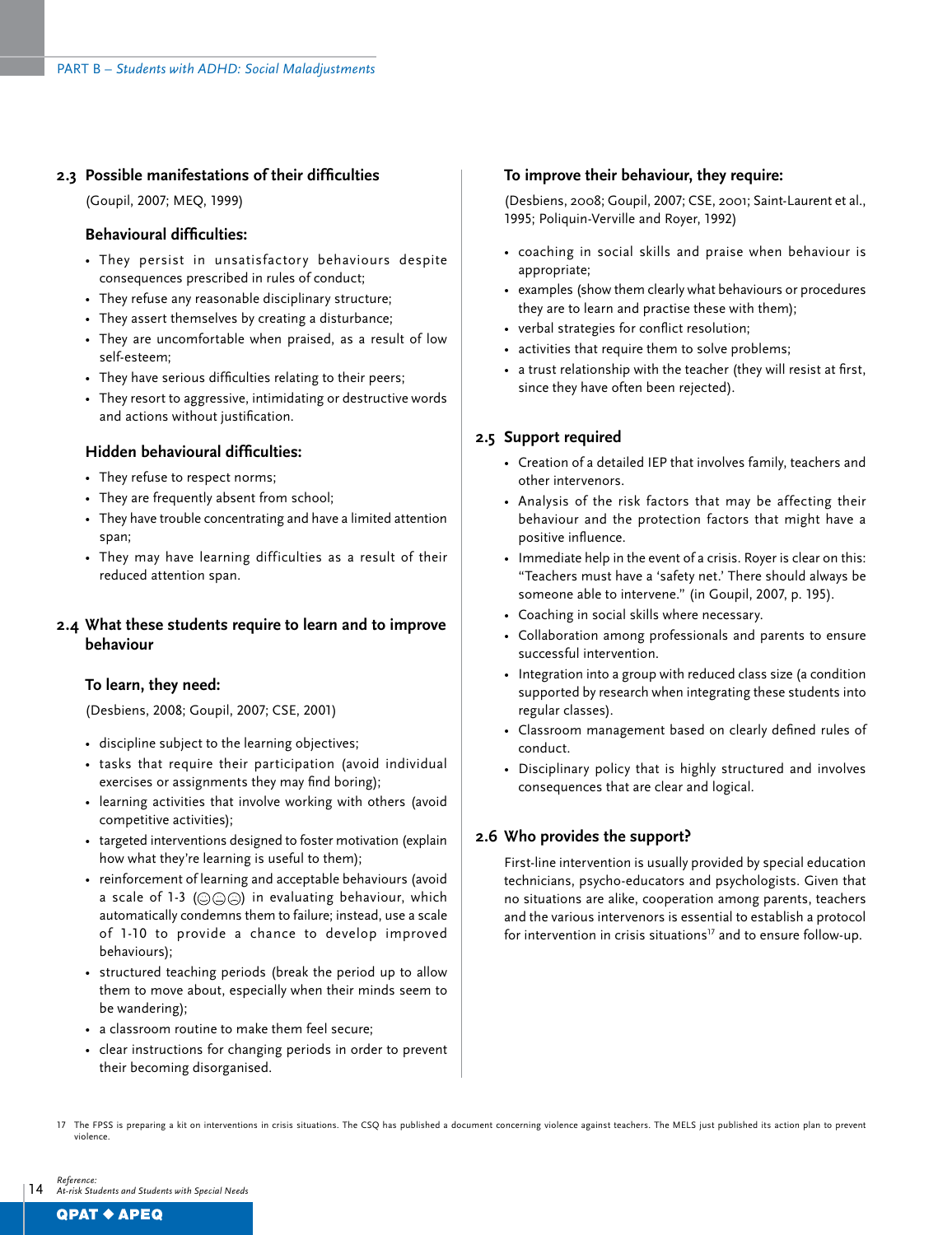## **3. Severe behavioural difficulties (code 14)**<sup>18</sup>

According to the Education Act (section 235), these students should not be integrated into regular classes unless the evaluation of their specific needs specifies that integration would permit improved socialisation or learning and would not undermine the rights of the other students or impose an excessive constraint.

Despite the presence of constant support measures, these students may demonstrate aggressive or destructive behaviours that are both antisocial and of high intensity and frequency.

## **3.1 Definition**

Students whose general functioning, as evaluated by a multidisciplinary team including a specialist from student services and using systematic observation techniques and standardised tests, present the following characteristics:

## **3.2 Characteristics commonly observed in these students**

(Goupil, 2007; MELS, 2006; Alberta Education, 2005)

- They manifest numerous negative, provocative and antisocial behaviours;
- They show little sense of guilt for their actions;
- They do not respect established rules;
- They exhibit sudden mood swings;
- They are easily frustrated;
- They constantly challenge authority.

#### **3.3 Possible manifestations of their difficulties**

(Desbiens, 2008; Goupil, 2007; MELS, 2006; Poliquin-Verville and Royer, 1992)

- They are easily provoked to anger;
- They challenge adults and, without guidance or structure, they may defy authority;
- They deliberately violate other students' rights;
- They blame others for their mistakes;
- They are often angry and resentful;
- They may fight frequently;
- They don't keep their word;
- Without guidance or structure, they may commit irresponsible acts (vandalism, substance abuse, throwing things at others);
- They may experience significant learning delays;
- Given their serious difficulties, they may become less and less motivated in school;
- They have an extremely low tolerance threshold;
- They are often extremely impulsive.

## **3.4 What these students require to learn and improve behaviour**

(Goupil, 2007; Alberta Education, 2005)

### **Careful classroom organisation:**

- location of their desks should take into account neighbours, physical distractions, and space to move about;
- circulation in class should be easy (no encumbrances...);
- availability of a space that responds to their needs (quiet corners, etc.);
- desks may be arranged in rows or in other formations as required.

#### **Schedule organisation and teaching strategies:**

- well-established routines and clear expectations;
- advance notice of transitions;
- planning of short, frequent teaching segments separated by a variety of tasks;
- careful attention to small things that could provoke negative behaviours (hunger, fatigue, immobility…);
- highly structured activities;
- individualisation of certain objectives with frequent evaluation of progress;
- particular attention to motivation<sup>19</sup> in terms both of the type of activities offered and of the way they are enabled to accomplish those activities.

## **A welcoming classroom:**

- a friendly, secure and welcoming environment;
- a positive tone of voice and precise observations (avoid sarcasm);
- attentive listening on the part of the teacher;
- a positive self-image through success in both schoolwork and behaviour.

18 See Part E for the identification of serious behavioural problems.

19 Roch Chouinard (classroom management), Lyne Martin and Rolland Viau (French instruction) are excellent sources to consult with regard to motivation in school.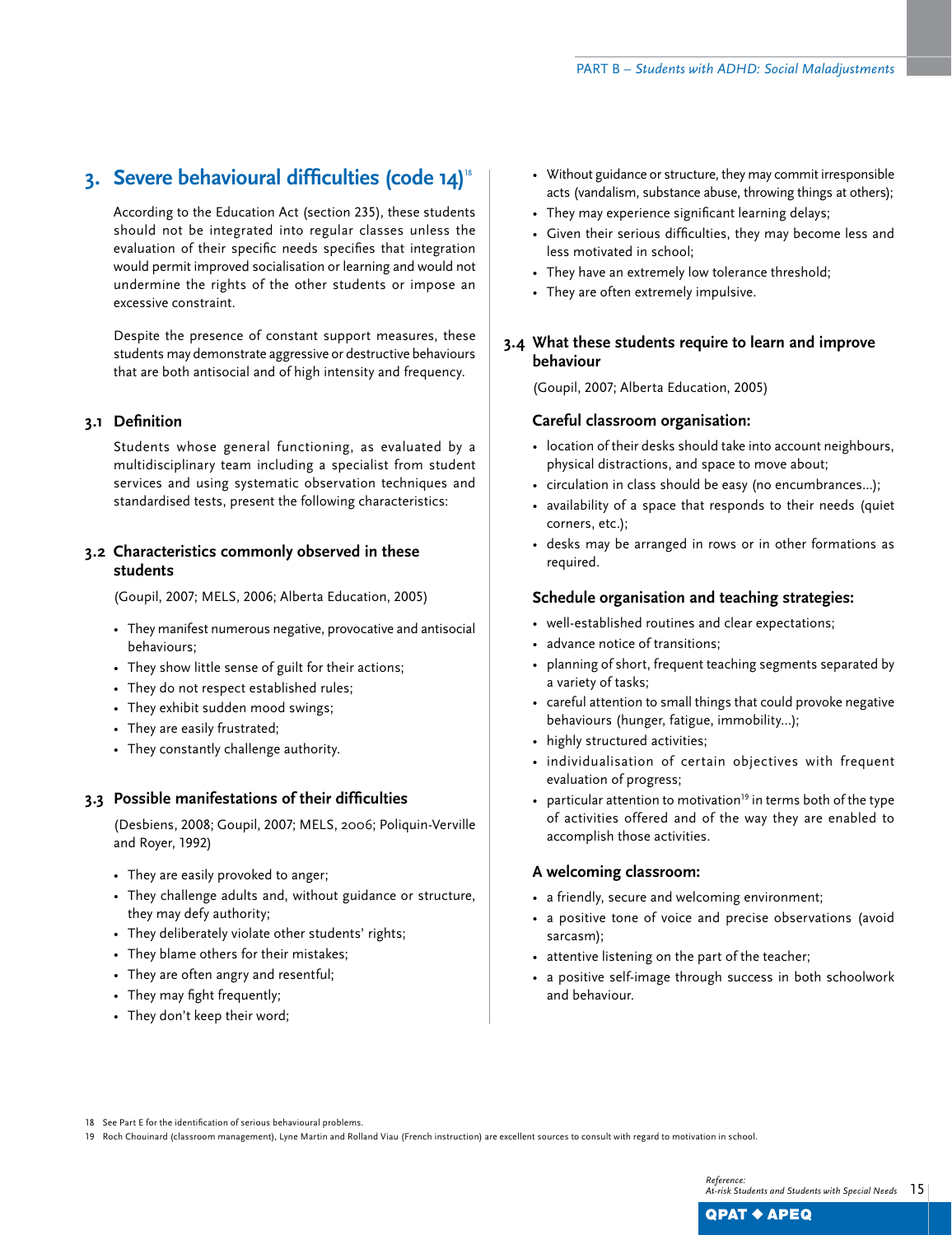## **Establish a plan of classroom discipline and responsibility:**

- clearly expressed expectations;
- their participation in creating the rules of conduct;
- consequences **in class** for minor inappropriate behaviours;
- consequences **outside of class** for major inappropriate behaviours (shouting insults, constant defiance, aggressive or dangerous behaviours).

#### **3.5 Support required**

- Establish a detailed IEP that involves family, teachers and other intervenors. Recourse to resources of the health and social services network may be required.
- Sustained support services provided for several hours a day (MELS, 2006, p. 11).
- A staff member always available to intervene in the event of unexpected situations (MELS, 2006, p. 11). Royer is clear on this: "Teachers must have a 'safety net.' There should always be someone able to intervene." (in Goupil, 2007, p. 195).
- Teaching adapted to their needs.
- A systematic support structure with the resources to help them develop relationships with their peers and with the various intervenors.

#### **3.6 Who provides the support?**

- Psychologists, psycho-educators, social workers and special education technicians are best qualified to provide specialised support for these students. These professionals should work in close cooperation with parents and teachers in order to establish a protocol for intervention in the event of crisis and to ensure follow-up.
- Special education technicians stress the need for collaboration of a psychologist to ensure continuing follow-up.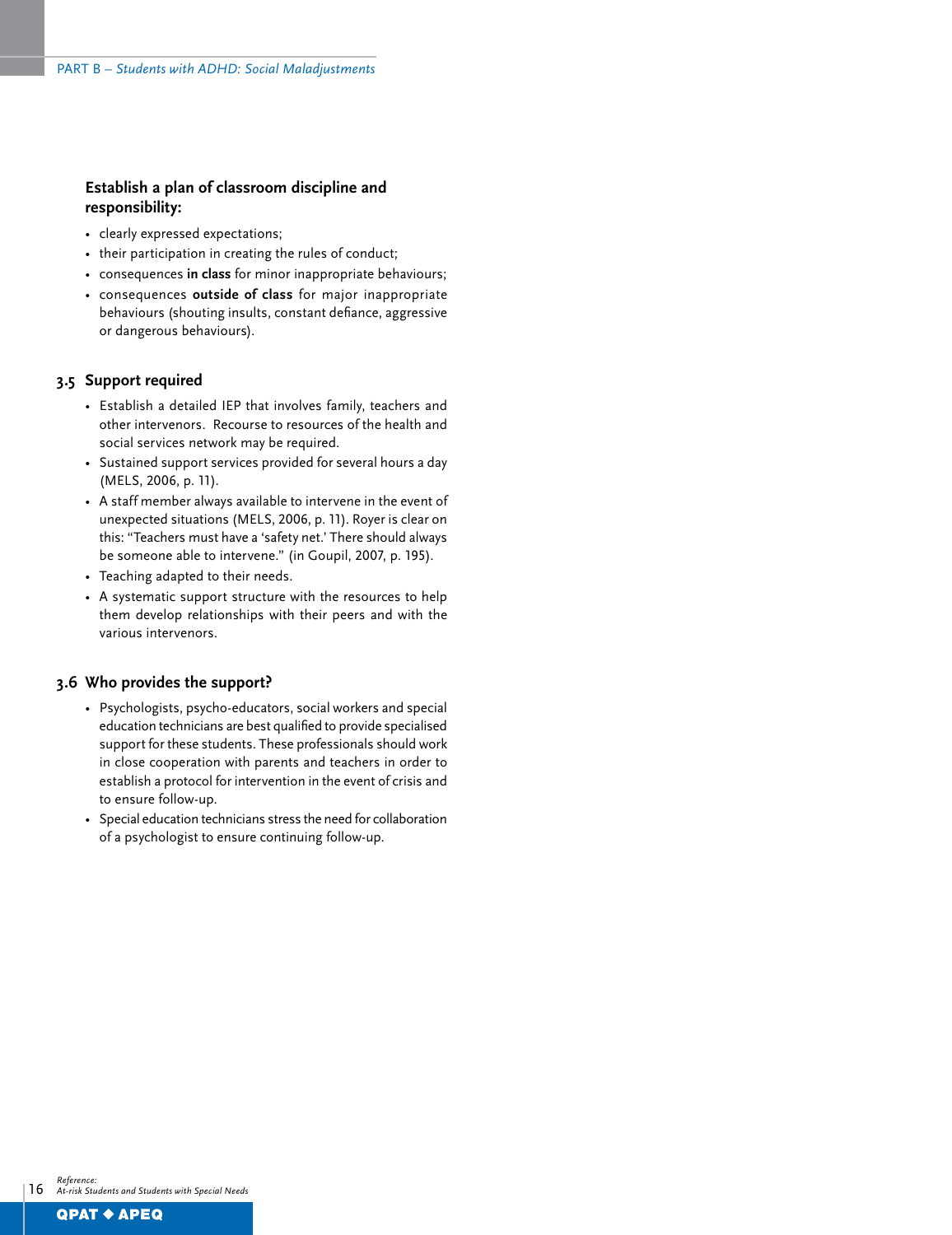*Learning difficulties Specific learning difficulties (dyslexia…) Mild intellectual handicaps Light to moderate dysphasia*

### **A student-based approach**

On the one hand, the Provisions Binding 2005-2010 specify that services must be based on an individualised approach that responds to the needs and abilities of students with special needs and not on a category-based approach. At the same time, the *ministère de l'Éducation, du Loisir et du Sport*, (MELS, 2006) abolished the formal identification of students with difficulties in order to ensure that all students receive individualised attention without the need to be formally identified. Despite that, it seems that these students are among those receiving the fewest services on the grounds that they are not subject to formal identification.

#### **Requirement to create an IEP**

The Education Act requires these students to have an IEP<sup>20</sup>.

#### **Learning difficulties**

The MELS and the Provisions Binding 2005-2010 make no distinction among learning difficulties. However, the American Psychiatric Association (2000) as well as a number of researchers treat them differently. Learning difficulties result from factors external to the students and take the form of poor school performance. They can be due to family or school issues, a lack of motivation, unfamiliarity with the language of instruction, or socioeconomic factors (Laplante, 2007; TAAC, 2005 in Goupil, 2007). Learning difficulties are temporary if students are provided support and adapted interventions.

#### **Learning disabilities**

Learning disabilities are permanent, persistent and intrinsic to the student without being related to intelligence (INSERM, 2007). Such disabilities can affect, among others, cognitive function (attention, memory, reasoning), as well as the acquisition, organisation, retention, comprehension or treatment of both verbal and nonverbal information.

The notion of learning disabilities implies a permanent condition resulting from genetic or neurobiological factors. Disability exists when a student's performance on standardised tests in reading, writing and mathematics, taken individually, is clearly below the level expected for a child of his age, grade and intellectual level.

## **Specific learning disabilities**

Research deals with specific learning disabilities when these are associated with learning in school: reading, writing and mathematical disabilities (INSERM, 2007).

**Note:** Throughout this section, the term learning difficulties should be read in the sense of learning disabilities (permanent) and not in the sense of at-risk students.

## **1. Students with Learning Difficulties**<sup>21</sup>

### **1.1 Definition**

#### **Elementary level**

A student whose analysis shows that the remedial measures, carried out by the teacher or by other intervenors over a significant period of time, have not enabled the student to make sufficient progress in his or her learning to meet the minimum requirements for successful completion of the cycle with respect to the language of instruction or mathematics as provided for in the Québec Education Program (QEP).

## **Secondary level**

A student whose analysis shows that the remedial measures, carried out by the teacher or by other intervenors over a significant period of time, have not enabled the student to make sufficient progress in his or her learning to meet the minimum requirements for successful completion of the cycle with respect to the language of instruction and mathematics as provided for in the QEP.

## **1.2 Characteristics commonly observed in these students**

(Goupil, 2007; INSERM, 2007)

• They demonstrate the intellectual ability necessary for thinking and reasoning;

<sup>20</sup> See page 13, point 2: Behavioural Difficulties.

<sup>21</sup> See Part E for identification of students with learning difficulties.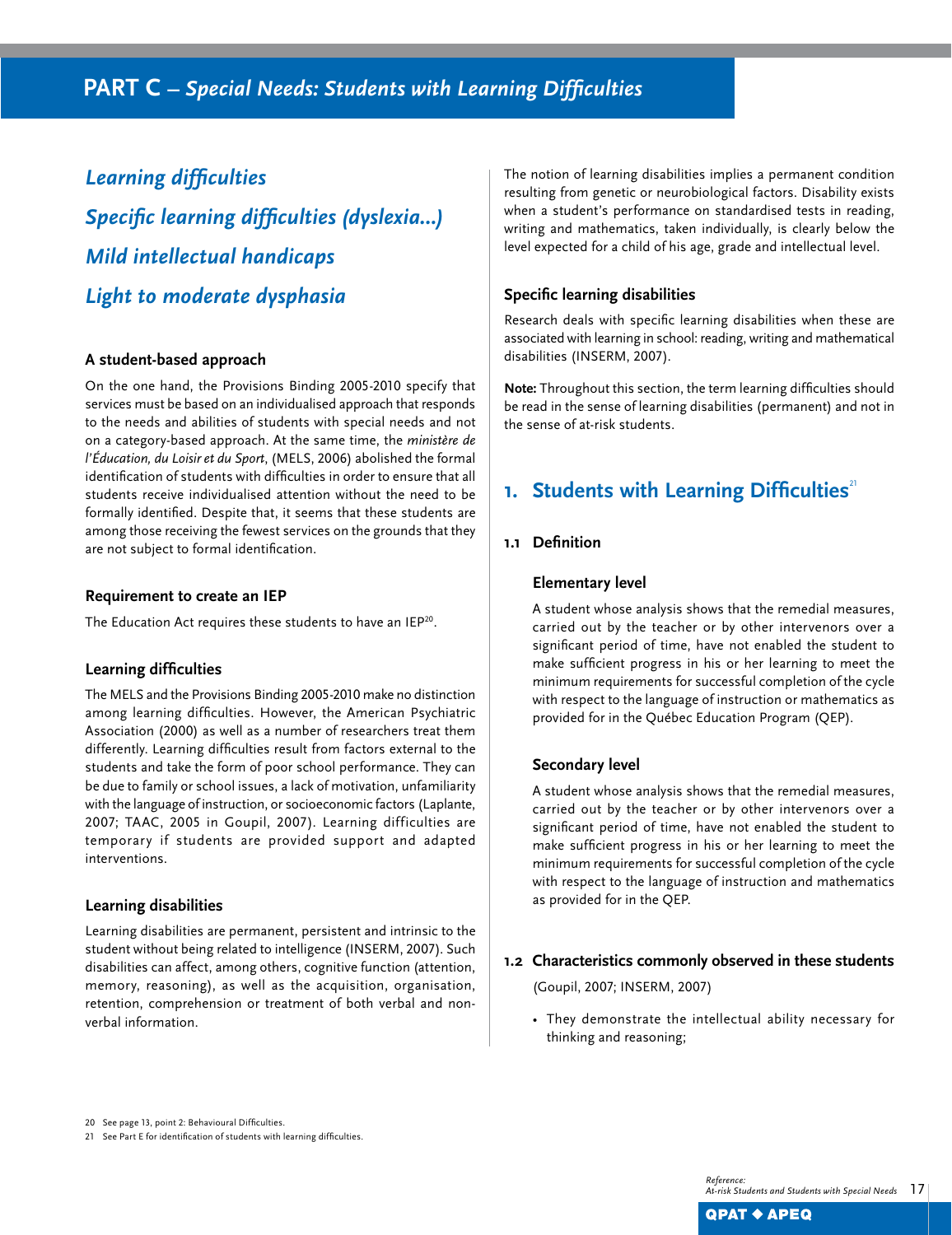- They manifest a significant delay in learning compared with their peers;
- They have difficulty solving problems in certain subjects;
- They have trouble transferring learning to assignments;
- They are poorly organised and have trouble managing tasks;
- They seem to have problems with memory and attention when a large quantity of information has to be managed;
- They have difficulty learning new material (organising, analysing and synthesising);
- They have problems with motivation as a result of frequent failure;
- Their difficulties persist despite substantial effort.

### **1.3 Possible manifestations of their difficulties**

- They have trouble creating strategies for problem solving, forecasting, organisation of thinking, planning, self-regulation;
- They do not make links between prior and current learning;
- They have difficulty following teachers' instructions (organising materials, managing time, establishing objectives, using memorisation techniques, and employing study skills);
- They have a great deal of difficulty particularly in the learning of reading, writing and mathematics (unable to keep up with their class and age group);
- They perform assignments with great difficulty, since they store less knowledge in short-term memory;
- They seem not to want to cooperate or do work properly (as a result of repeated failures generating low self-esteem).

#### **1.4 What these students need to learn**

(Goupil, 2007; INSERM, 2007)

- Specific instruction in cognitive strategies<sup>22</sup>, metacognitive strategies $23$  and compensation strategies;
- Re-education based on difficulties encountered with regard to process in reading, writing and mathematics;
- Specific work on scholastic motivation (they can learn given the right strategies).

#### **1.5 Support required**

- Intensive intervention in reading, writing and mathematics.
- Instruction adapted to their individual needs.
- Acquisition of strategies is essential to learning.

## **1.6 Who provides the support?**

- Remedial professionals are qualified to intervene with students having difficulties with reading, writing and mathematics, always with the collaboration of the classroom teacher and the parents. They can conduct a diagnostic evaluation of difficulties and formulate re-educative activities in conformity with the education program and in light of any impairments.
- In certain cases, special education technicians, following instructions from the teacher, may help students understand, provide support in getting them to work, or ensure the application of strategies already taught so they can accomplish assignments.

## **2. Students with specific learning disabilities (dyslexia, dysorthographia, dyscalculia)**

#### **2.1 a) Definition of dyslexia**

Recent definitions of dyslexia refer to disturbed cognitive mechanisms (frequently an impairment of linguistic phonological correspondence) and the aetiology of disabilities (neurobiological origins) (INSERM, 2007).

Laplante (2007) notes that dyslexia is an impairment or a dysfunction of specific processes of reading and writing (the identification and production of words).

Dyslexia results from a specific language impairment of a constitutional origin characterised by difficulties in decoding resulting from phonological processing disability (Orton Dyslexia Society in AQETA<sup>24</sup>, 1999).

## **b) Definition of dysorthographia**

Dysorthographia is a specific disability to learn orthography associated with an inability to learn to read, whether the latter is apparent or not (INSERM, 2007; Laplante, 2007).

22 Cognitive strategies are those intended to facilitate the acquisition, the retention and the use of information (for example, memorising, establishing relationships, classification).

23 Metacognitive strategies involve the ability of a student to manage, adjust and to control cognitive activities in a learning situation.

24 See the AQETA site: www.ageta.gc.ca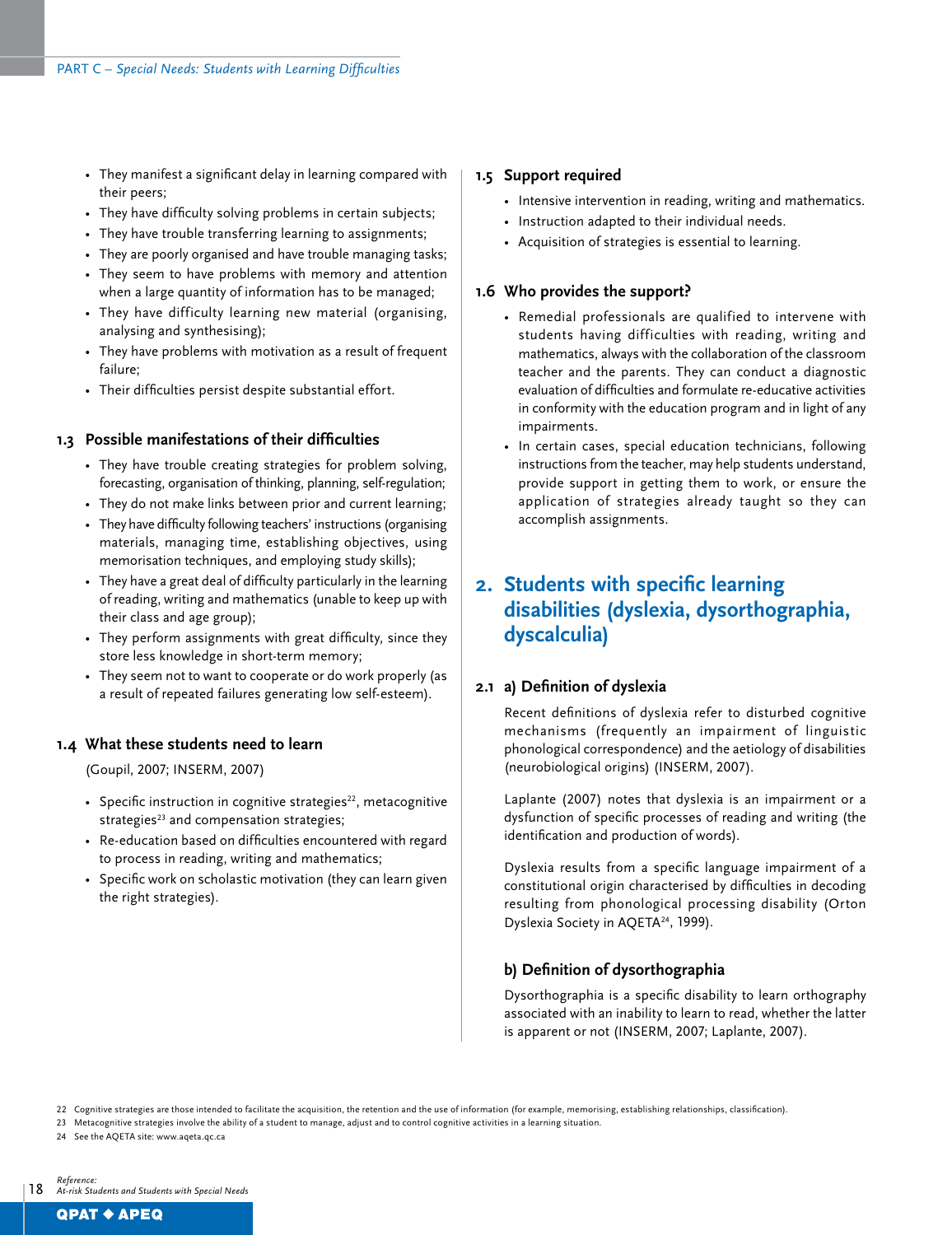## **c) Definition of dyscalculia**

There are no universally accepted definitions or criteria for dyscalculia (INSERM, 2007). A consensus considers that students with dyscalculia have an inadequate understanding of the principles governing numbering activities and are distinguished by an atypical inability to memorise arithmetic operations (carrying over is a problem) and the addition and multiplication tables.

### **2.2 Characteristics of these students**

(INSERM, 2007; Laplante, 2007)

- They are intelligent, generally express themselves well orally, but have difficulties with reading and writing;
- They are slow at processing in any activities involving the written word (reading or writing), and are consequently often unable to complete assignments;
- **Some** write unreadably, in both content and form (spelling and division of words: *tha tapple issent gud tu eat/that apple isn't good to eat*);
- They tire quickly when reading or writing as a result of cognitive overload.

#### 2.3 **Specific manifestations of their difficulties**<sup>25</sup>

- They have difficulty reading (decoding writing), slow processing, paralexia (typical mistakes these students make: omission, substitution, addition and displacement of graphemes);
- They have weak comprehension of what they read;
- They commit frequent paragraphias (typical mistakes these students make: omission, substitution, addition and displacement of phonemes);
- They understand better orally. A particular utterance will be understood more clearly if it is expressed orally rather than in writing;
- They learn well when teachers use methods other than writing.

#### **2.4 What these students need to learn**

(INSERM, 2007; Laplante, 2007)

Not all students present the same profile of difficulties. For each dyslexic child, a multidisciplinary evaluation (resource specialist, psychologist, and, obligatorily, the speech therapist) should be conducted to determine the type of dyslexia in order to ascertain which reading and writing processes require attention and the particular interventions that are necessary.

#### **2.5 Support required**

- An IEP based on their needs.
- Evaluate students in reading and writing to identify which processes are weak.
- Specific, intensive remedial interventions in reading and writing<sup>26</sup>.
- Explicit instruction for all interventions.
- More time to write examinations and tests, as well as computer support and writing aids, including correction tools.
- Speech-language therapy to certain students as provided in their IEP.
- Computer teaching aids for help with writing, including use of a correction tool when writing Ministerial examinations<sup>27</sup>.

#### **2.6 Who provides the support?**

- Resource professionals<sup>28</sup> are qualified to evaluate difficulties in reading and writing and to create activities associated with those difficulties.
- Depending on the IEP, other professionals such as speech therapists and special education technicians, in collaboration with parents, can also provide support to these students in their learning.

## **3. Students with mild handicaps**

According to the Learning Disabilities Association of Canada (2005), a mild handicap is distinct from a learning disability, since students with a mild impairment do not have the same intellectual abilities essential to thinking and reasoning. However, we have chosen to include them in the category of learning difficulties.

## 3.1 Definition<sup>29</sup>

Students with a mild intellectual handicap are those whose cognitive functions, evaluated using standardised tests administered by qualified personnel (in a school setting, this is usually a psychologist or, occasionally, a guidance counsellor), show a level of general functioning that is clearly below average, as well as impaired adaptive behaviour appearing gradually during the period of development.

29 From Goupil, G. (2007).

<sup>25</sup>  This is far from a comprehensive analysis.

<sup>26</sup> For an example, see page 8.

<sup>27</sup> MELS, Info sanction, No. 554, Jan. 22, 2008

<sup>28</sup> Depending on school board organisation, remedial services are provided either by resource teachers or by resource specialists.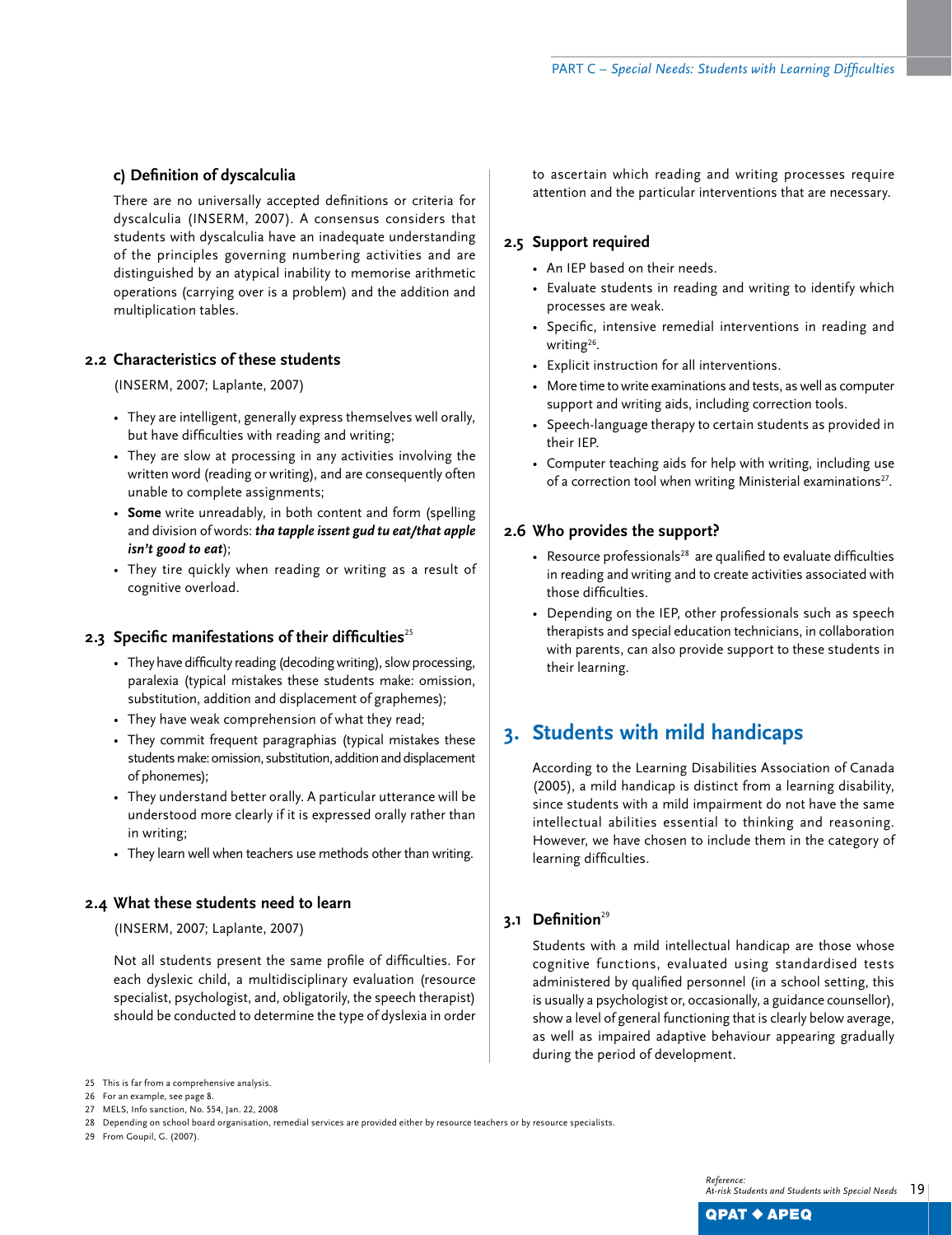### **3.2 Characteristics commonly observed in these students**

(Dunberry and Dumas, 2008; Goupil, 2007)

- As a result of delayed or arrested development, they may demonstrate:
	- cognitive functioning at a level below that which is normal for their age;
	- difficulty establishing links between information, prior experience and the targeted learning objective;
	- problems with abstraction and conceptualisation;
	- difficulty organising information without help;
	- problems in communicating and socialising in a manner appropriate to their chronological age.
- As a result of slow or delayed intellectual development (abnormally long fixations at certain stages of development), they may have:
	- lack of judgement and discernment;
	- lack of inhibition;
	- problems perceiving logical relationships (analysis);
	- difficulty with seeing others' point of view;
	- difficulty in anticipating the future (planning);
	- difficulty in dealing with more than one thing at a time;
	- problems in understanding abstract dimensions (abstraction).
- Less efficient processes for treating information (attention, selective perception, encoding, short-term memorising, and recovery from long-term memory).
- Problems with transfer and generalisation.

#### **3.3 Possible manifestations of their difficulties**

- They have difficulty focusing their attention on relevant information;
- They have difficulty in quickly managing all information provided to them;
- They lack strategies and therefore process information inefficiently;
- They lack an ability to employ strategies (do not recognise contexts for applying strategies);
- They have trouble establishing links between what they know and the learning objective (weak and poorly structured knowledge base);
- They have a weak vocabulary (weak and poorly structured knowledge base).

#### **3.4 What these students need to learn**

- (Dunberry and Dumas, 2008; Goupil, 2007)
- Models to show how things can be done (learning by example);
- modelling for the acquisition of appropriate social skills to, for example, work in groups;
- Modelling and guided practice before working on their own;
- accompaniment (verbal mediation, metacognitive questioning) to establish relationships among the various learnings and create classifications;
- learning strategies for acquiring learnings and concepts and for developing skills, attitudes and competencies;
- Explicit teaching of strategies is important, for both academic and social learning (since these students have limited strategies);
- concrete materials to support the creation of awareness, to facilitate understanding, to establish relationships, and to encourage the learning of new concepts;
- frequent opportunities for practice and training to create learning habits;
- help in the construction of awareness and understanding (consistent recourse to concrete reasoning).

### **3.5 Support required**<sup>30</sup>

- An IEP based on the needs of the student.
- Choices so they can develop the ability to make decisions (choice of workshops, materials, assignments with the same objective).
- Adapted tasks that take into account their abilities and their chronological age (keeping in mind the interests of the group).
- Use of hands-on materials in all subjects combined with verbal mediation to support the construction of awareness.
- Assignment of tasks to be performed in stages (suggest a process to accomplish the task).
- Visual aids (objects, pictograms, illustrations, symbols, etc.), IT (information technologies), illustrated books (*High Interest, Low Difficulty*).

<sup>20</sup> *Reference: At-risk Students and Students with Special Needs*

<sup>30</sup>  While the MELS feels that they have the same needs as those with learning difficulties, these students have needs that are both specific and different. They require particular support in order to progress in their learning.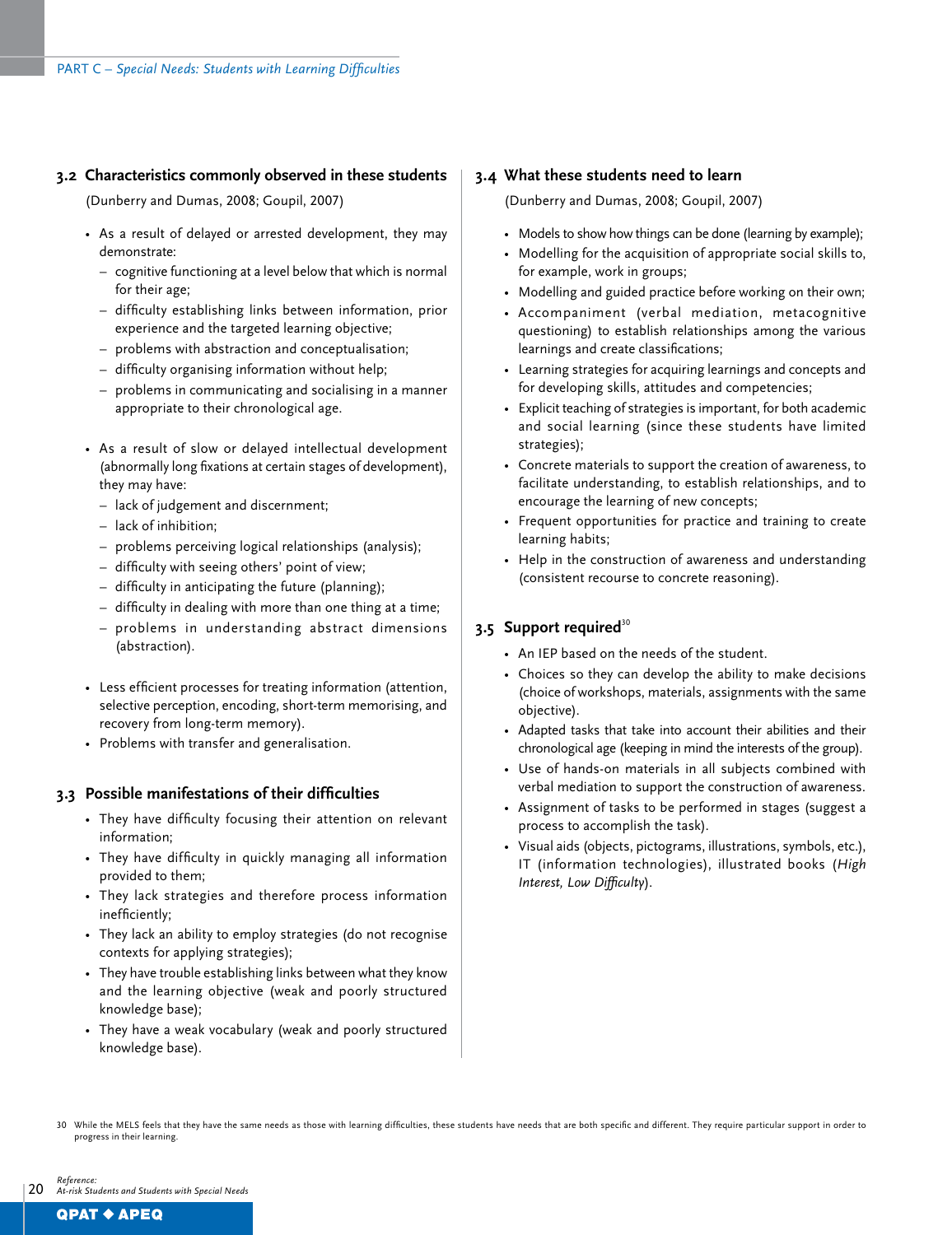### **3.6 Who provides the support?**

- Psychologists can help in analysing the needs and abilities of students.
- Resource specialists, working with the classroom teacher, are qualified to provide specific interventions in reading, writing and mathematics.
- Special educators can help students and assist them in adapting the assigned task by making it simpler or more complex and by adapting necessary materials.
- All of the above should work with the parents to help the student succeed in school.

## **4. Students with light to moderate dysphasia**

For students with light to moderate dysphasia, it is suggested that you refer to the comments on students with severe dysphasia (code 34) in Part D. While their condition is less severe, the characteristics, the manifestations and the needs are similar, even though each student's situation is unique.

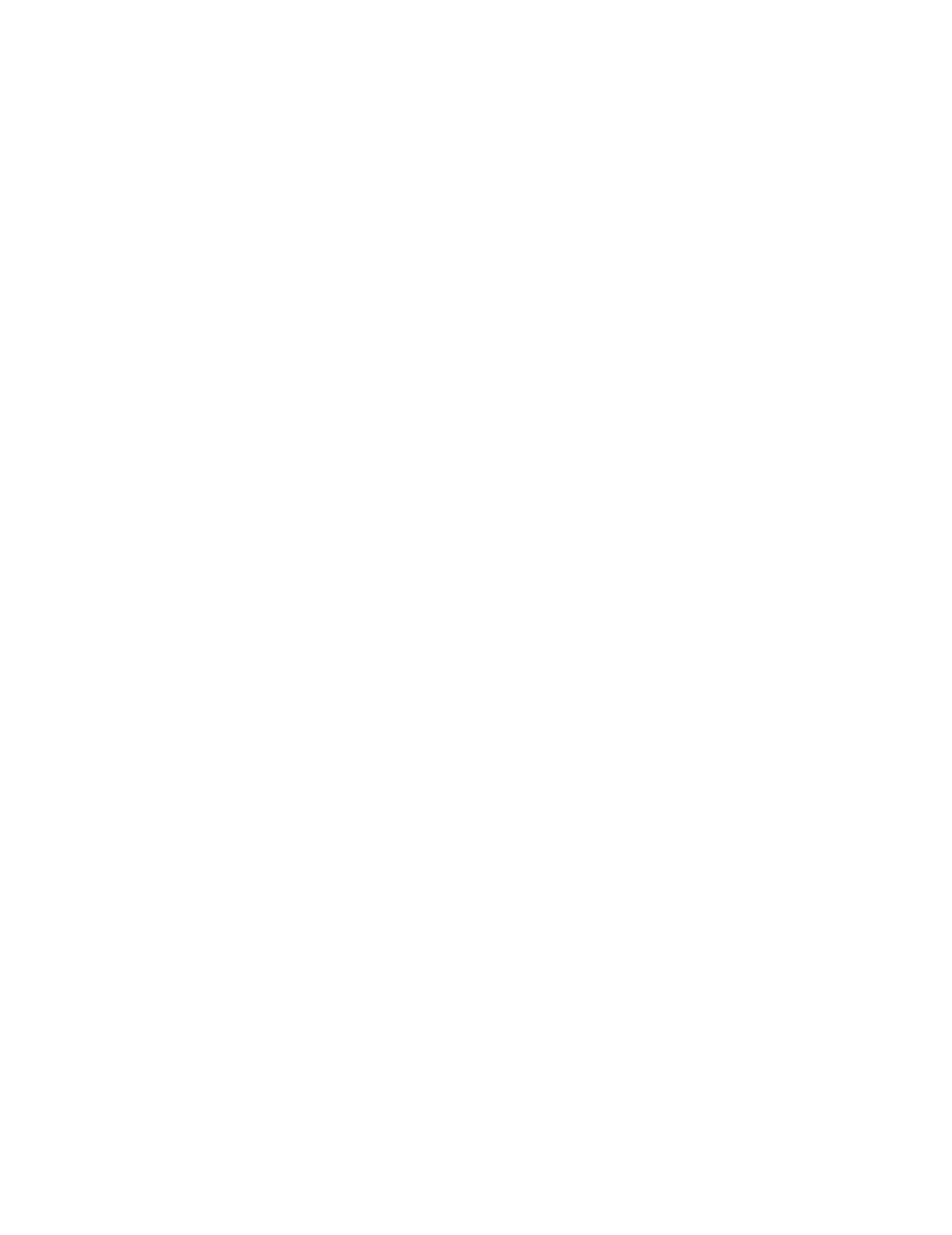## *Language disorders (code 34)*<sup>31</sup>

*Pervasive developmental disorders (code 50) Moderate to severe intellectual handicaps (code 24)*

## *Psychopathological disorders (code 53)*

**NOTE:** Sensory and physical handicaps will not be dealt with in this *Reference*.

## *Requirement for an IEP*

The Education Act (section 96.14) requires school administrations, in conjunction with the parents, personnel providing services to these students and the students themselves (where they are able to do so), to create for students deemed to have special needs an individualised education plan (IEP) that is specifically adapted to those needs. The administration is responsible for the implementation and periodic evaluation of the IEP and for regularly informing the parents.

## **1. Students with language disorders (code 34)**

Problems with language arise when language does not develop in harmony with cognition (Godard, 2007). While these students have normal intelligence, language interferes with that intelligence. It is therefore important to ensure that they have a clear understanding of concepts. For example, in mathematics, they find the notions of "one more" and "one less" to be challengingly abstract. In reading, a word such as "when" may be incomprehensible to them, even within a context.

## **1.1 Definition**

Students with language disorders are students whose overall functioning, through an evaluation carried out by a multidisciplinary team of specialists using systematic observation techniques and appropriate tests, leads to a diagnosis of severe dysphasia.

Students diagnosed with severe dysphasia suffer from a serious and persistent language development disorder significantly limiting verbal interactions, socialisation and learning at school.

These students are considered handicapped when an evaluation of their level of functioning indicates:

- marked difficulties in the areas of language development, verbal expression, and cognitive verbal functions;
- moderate to severe difficulties in the area of verbal comprehension.

"Fundamental language disorder relating to the expressive or both the expressive and receptive spheres, indicated by variable impairment affecting the development of more than one language component: phonology, morphology, syntax, semantics, and pragmatics<sup>32</sup>."

#### **1.2 Characteristics commonly observed in these students**

- They are intelligent, but reveal weakness in language: language is the impediment to learning;
- They lack phonological, syntactic, semantic (lexical and morphological), and pragmatic references at the level of oral language;
- They have observable difficulty reflecting on language;
- They have difficulty communicating, in both speaking and writing: nature of discourse, intention of communication, etc.;
- They may express themselves with difficulty and display a range of problems (depending on the type of dysphasia);
- They have trouble forming their thoughts (e.g., difficulty in lexical access);
- They have trouble retaining information in short-term memory;
- They have trouble understanding and following instructions provided only orally;
- They have trouble structuring time and space;
- They have trouble with abstraction and generalisation;
- They display a certain behavioural rigidity;
- They attempt to communicate despite their difficulties;
- They are very independent once they understand what to do.

#### **1.3 Possible manifestations of their difficulties**

- They remember only the last instruction given;
- They have observable difficulties with regard to the expression and the comprehension of sentences, both oral and written: grammar (morphology), non-standard word order (syntax), incomprehension or absence of complex sentence structures,  $etc.$
- They have noticeable difficulty with comprehension in reading (subordinators and coordinators and even word recognition);
- They have trouble establishing causal links between the ideas and events of a narrative;
- They have noticeable difficulty recalling a narrative;
- They have limited vocabulary;

<sup>31</sup> To be identified as having a language disorder, the student must have been diagnosed with severe dysphasia.

<sup>32</sup> Current definition recognised by the Ordre des orthophonistes et audiologistes du Québec, Fréquences, Vol.17 No. 3, August 2005, p. 10.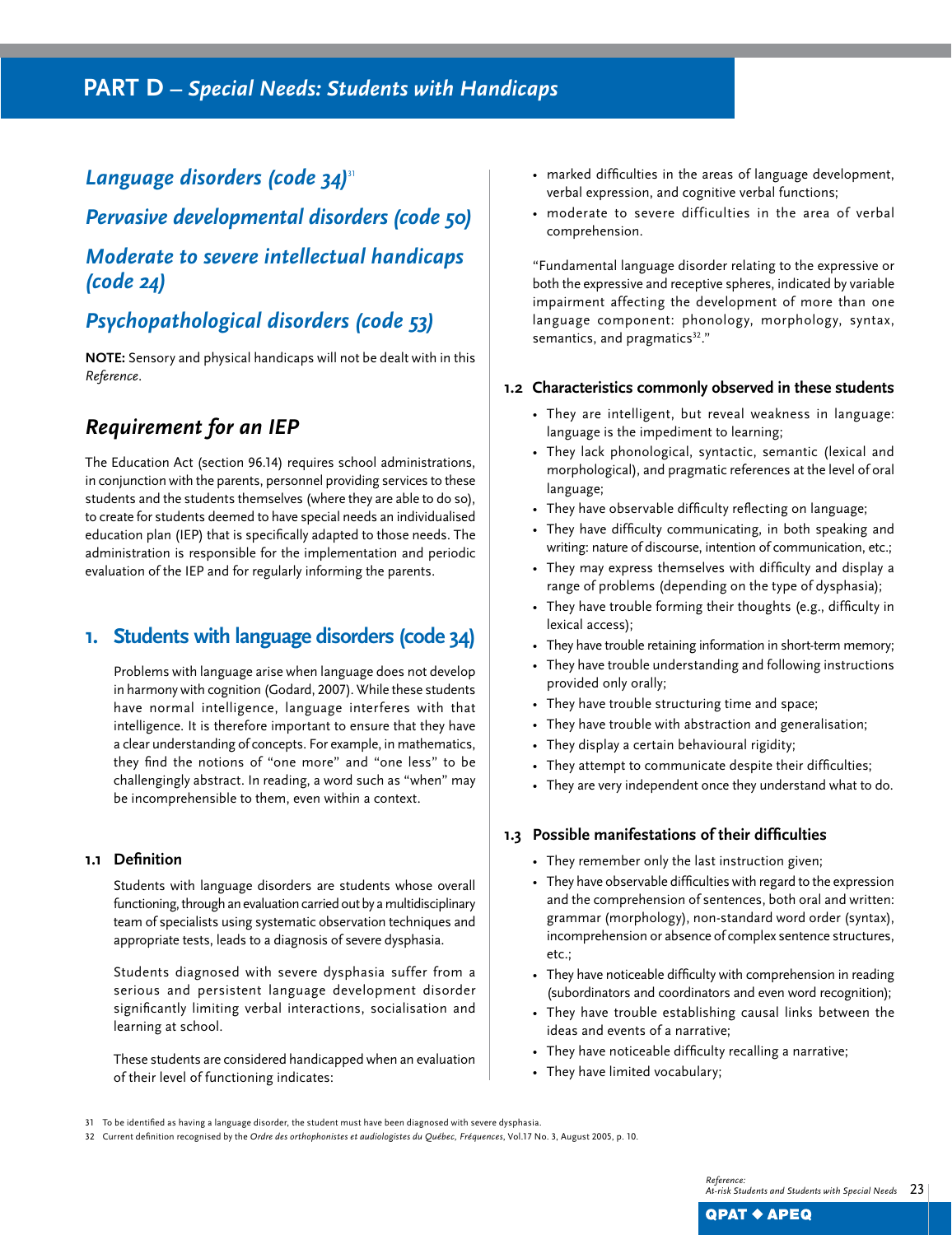- They have observable difficulty acquiring new concepts (space, time, duration, quantity);
- They have trouble with behaviour and relationships as a result of not understanding and not being understood;
- They have difficulty with spatial and temporal organisation (e.g., do not understand the concepts of past, present and future);
- They have trouble taking verbal information into account in various situations.

#### **1.4 What these students need to learn**

- Specific instruction in reading and writing strategies;
- Specific instruction in grammar, since they have particular difficulty with the acquisition of grammatical skills;
- Systematic teaching of vocabulary (subordinating and coordinating conjunctions, prepositions, adjectives, verbs);
- Visual supports in developing abstract concepts;
- Guidelines and routines, since they tend to be rigid in both cognition and behaviour;
- Extra time to complete their work;
- One instruction at a time, because of their difficulty with shortterm memory or lexical access (retrieving given information from memory);
- Clear explanation of any instructions provided in writing, since they find language confusing;
- Working procedures in reading, writing and mathematics, taught explicitly;
- Technical learning aids (there are some useful software programs).

#### **1.5 Support required**

- An IEP to respond to their needs.
- Regular support<sup>33</sup> characterised by frequent assistance several times daily or weekly (MELS, 2006, p. 11) and teaching particularly focused on the development of language skills.
- Assistance in reading questions in evaluation situations or ensuring that they have understood questions.
- Provision of additional time to complete assignments.
- Targeted practice in language skills (phonology, semantics, syntax, morphology and pragmatics).
- Work on expressive and receptive language skills, as required.

#### **1.6 Who provides the support?**

- The speech therapist is qualified to provide help in oral language.
- Resource personnel can provide support for learning.
- Special education technicians can assist with individualised work strategies and the development of social skills. In some cases, they can help students working with computer learning materials.
- All those involved should work closely together with the parents and teachers to enable these students to succeed in school.

## **2. Students with pervasive developmental disorders (PDD) (code 50)**

#### **Pervasive developmental disorders**

Autistic spectrum disorders are chronic developmental disorders influencing the understanding of what is seen, heard or felt. They represent a complex neurological disorder affecting brain function. Most people affected have normal intelligence despite cognitive anomalies (reasoning styles, difficulty decoding situations...). The range of this intelligence is expressed in terms of high-functioning and low-functioning autism. A vast range of both expressive and receptive language difficulties is also observed. All those affected have difficulties (degrees and natures vary) in the area of social interaction and behaviour (Alberta Education, 2005, p. 1).

## **Functioning of the cognitive structure of those suffering from PDD**

Harrisson (2004) compares the functioning of the cognitive structure of those suffering from PDD with those not affected to the functioning of a car. The latter function like a car with automatic transmission, while autistics function like a car with manual transmission: they process information consciously, manually and one item at a time. Information enters one item at a time and through the only effective portal available vision. Students with PDD see only what is visible and cannot decode the non-verbal. Their brain deals only with what it knows and classifies information in blocks.

### **2.1 Definition**

Students with pervasive developmental disorders are students whose overall functioning, through an evaluation by a multidisciplinary team of specialists, which must include the

33 Only for students who have severe dysphasia (code 34).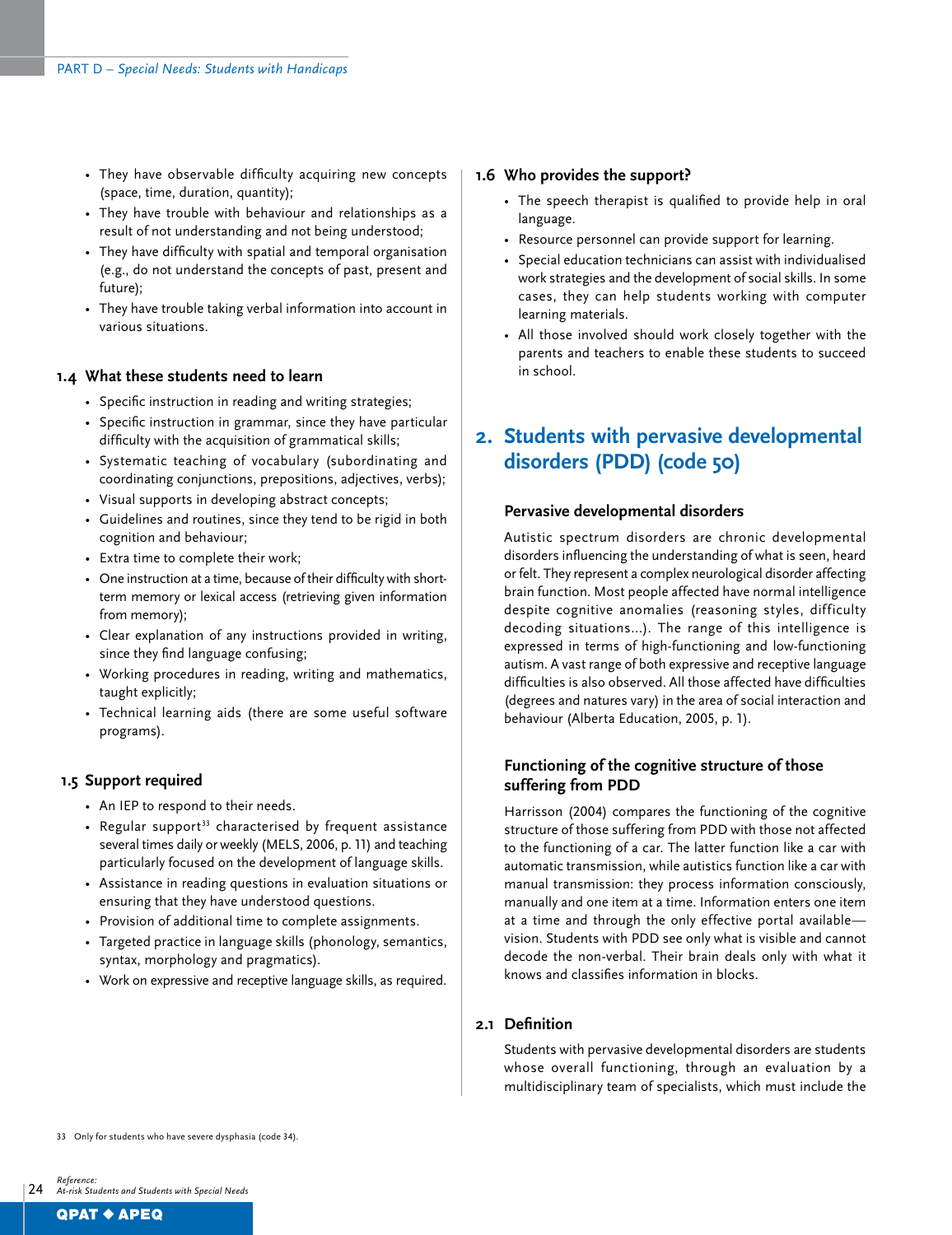psychiatrist<sup>34</sup>, using systematic observation techniques and standardised tests in accordance with the diagnostic criteria of the DSM-IV (Diagnostic and Statistical Manual of Mental Disorders) leads to one of the following diagnoses:

- Autistic disorder
- Asperger disorder
- Pervasive developmental disorder Not otherwise specified (PDD-NOS)
- Rett syndrome
- Childhood disintegrative disorder

## **2.2 Characteristics commonly observed in students with PDD (without intellectual handicap)**

(Ouellet et al., 2007; Alberta Education, 2005; Harrisson, B., 2004)

## **a) Academic difficulties:**

- They lack the ability to understand concepts and abstractions, have limited comprehension of words and gestures;
- Some display exceptional memory in certain fields;
- They suffer from sensory modulation problems.

## **b) Social dysfunction:**

- They have difficulty establishing relationships with their peers;
- They have notable problems with non-verbal communication and social skills compared with their intellectual potential;
- They are unable to share and express feelings.

#### **c) Communication deficit:**

- They experience oral language delays;
- They have trouble initiating or sustaining conversation;
- They use stereotypic language;
- They are incapable of symbolic play.

## **d) Limited activities and interests or stereotypic behaviours:**

- They have limited interests and stereotypic behaviours;
- They resist change;
- They display mannerisms.

#### **2.3 Possible manifestations of their difficulties**

(Goupil, 2007; Ouellet et al., 2007; Alberta Education, 2005; Harrisson, B., 2004)

- They resist change;
- They become anxious in the absence of structure;
- They cannot decode intonations and tone of voice associated with emotions;
- They have trouble organising themselves in space and time;
- They are unable to concentrate and pay attention;
- They display special language and communication problems such as absence of language, echolalia, pronoun inversion, etc.;
- They have difficulty establishing and maintaining visual contact;
- They have difficulty processing multiple signals;
- They do not recognise emotions in others;
- They exhibit stereotypic behaviours that help them feel calm and secure;
- They are hypersensitive to certain environmental stimuli (loud or sudden noises, etc.);
- They display inflexibility in their learning processes.

## **2.4 What these students need to learn**

(Goupil, 2007; Ouellet et al., 2007; Alberta Education, 2005; Harrisson, B., 2004)

- A permanent structuring of their personal space (define spaces for work and for play and help them situate themselves in time);
- Structuring of their schedule in time (the day's schedule provided in writing or as a pictogram);
- A permanent assigned seat, not in the centre of the group, where there are too many stimuli;
- Patterns in their daily routine (introduce concepts in order and in sequence) with a clear beginning and end;
- Use of pictograms (limit verbal as much as possible);
- Time to process information with consistent verification of their comprehension (they lack the reflex to indicate they do not understand);
- One instruction at a time (speak slowly);
- Frequent periods when they can work by themselves (helps to reduce anxiety);
- A peaceful environment (low noise while working);
- A repertoire of adapted behaviours that enable them to participate (explicit learning);
- Thorough explanation of all that is expected of them (students with PDD cannot figure things out for themselves);

34 This professional is not specified by name in the definition provided in the Provisions Binding 2005-2010.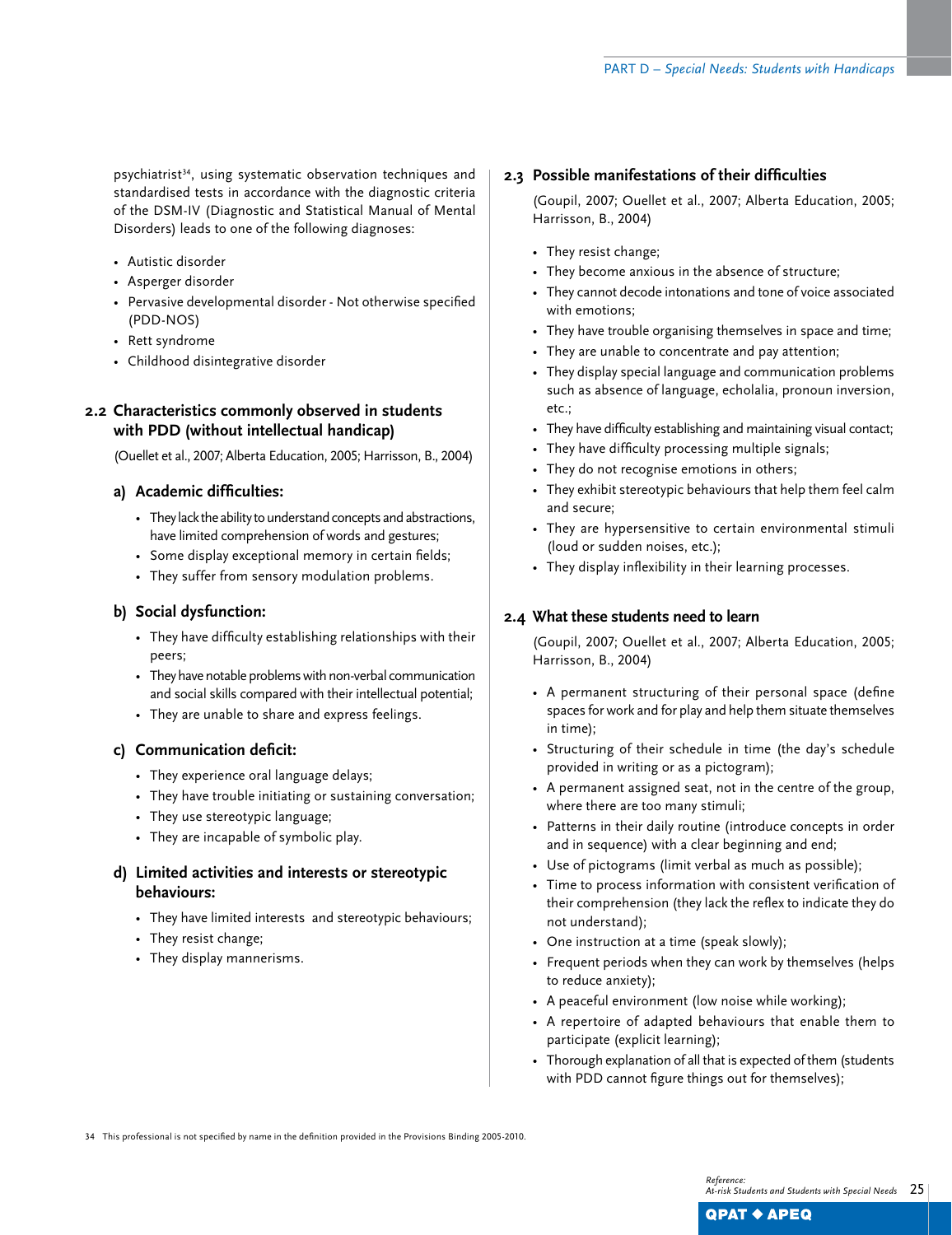- A seven-day schedule, since the link with home is extremely important;
- Use of visual aids<sup>35</sup>, which is one of the more effective teaching techniques (helping them to learn, communicate and develop self-control);
- Peer-tutoring (working in groups with classmates), since attention from peers is highly motivating;
- Meaningful assignments (not counting blocks for the sake of counting blocks);
- Models of behaviour to be developed;
- Generous reinforcement to encourage independence.

#### **2.5 Support required**

- Sustained support with services provided for several hours every day (MELS, 2006, p. 11).
- A full repertoire of measures (time-out, relaxation, social scenarios) is essential to make students feel secure and enable them to face the world.
- Use of pictograms is highly recommended, since oral instructions should be reduced to a minimum.

#### **2.6 Who provides the support?**

- A staff member should be available to intervene at all times in the event of unexpected situations (MELS, 2006, p. 11);
- Psychologists, psycho-educators and social workers are all in a position to provide support with these students;
- Speech therapists are qualified to provide help in oral language;
- Special education technicians can adapt material, help students adapt to changes in routine, and develop independence;
- All of the above should work closely with parents and teachers to enable these students to succeed in school.

## **3. Students with moderate to severe intellectual handicaps (code 24)**

#### **3.1 Definition**

Students with moderate to severe intellectual handicaps are students whose cognitive functions, evaluated by a multidisciplinary team, which must include a psychologist<sup>36</sup> or, if needed, a guidance counsellor, using standardised tests, show a level of general

functioning that is clearly below average, as well as impaired adaptive behaviour appearing from the beginning of the development period.

### **3.2 Characteristics commonly observed in these students**

(Goupil, 2007)

- They are limited in the cognitive realm, which restricts learning abilities and requires an adapted pedagogy and program;
- They have limited personal and social autonomy, which results in increased need for help in organising themselves;
- They have more or less difficulty in sensory, motor and communication development, which requires adapted intervention;
- Their limitations in the realm of cognitive development make it impossible for them to achieve the competencies expected for their age group in the end-of-cycle competency report of the QEP;
- They have clearly limited perceptual, motor and communication skills, which requires individualised evaluation and stimulation techniques;
- They have extremely weak skills in the area of personal and social autonomy and therefore require constant support and supervision in accomplishing their daily school assignments.

### **3.3 Possible manifestations of their difficulties**

- They have difficulty focusing their attention on important information;
- They have trouble managing quickly information provided to them;
- They lack strategies and process information inefficiently;
- They do not know how to employ strategies (do not recognise the context for applying a particular strategy);
- They have trouble establishing links between what they know and the learning objective (weak and badly organised knowledge base);
- They have a weak vocabulary (weak and badly organised knowledge base);
- They have trouble transferring and generalising learnings.

#### **3.4** What these students need to learn<sup>37</sup>

- help in organising themselves in new activities;
- basic instruction in functioning independently;

<sup>35</sup> The *Boardmaker* software program is a graphic data bank with 3,000 communication symbols: www.mayer-johnson.com

<sup>36</sup> This professional is not specified by name in the definition provided in the Provisions Binding 2005-2010.

<sup>37</sup> The needs are similar to those of students with a mild intellectual handicap, depending on the severity of their difficulties (see page 20, point 3.4).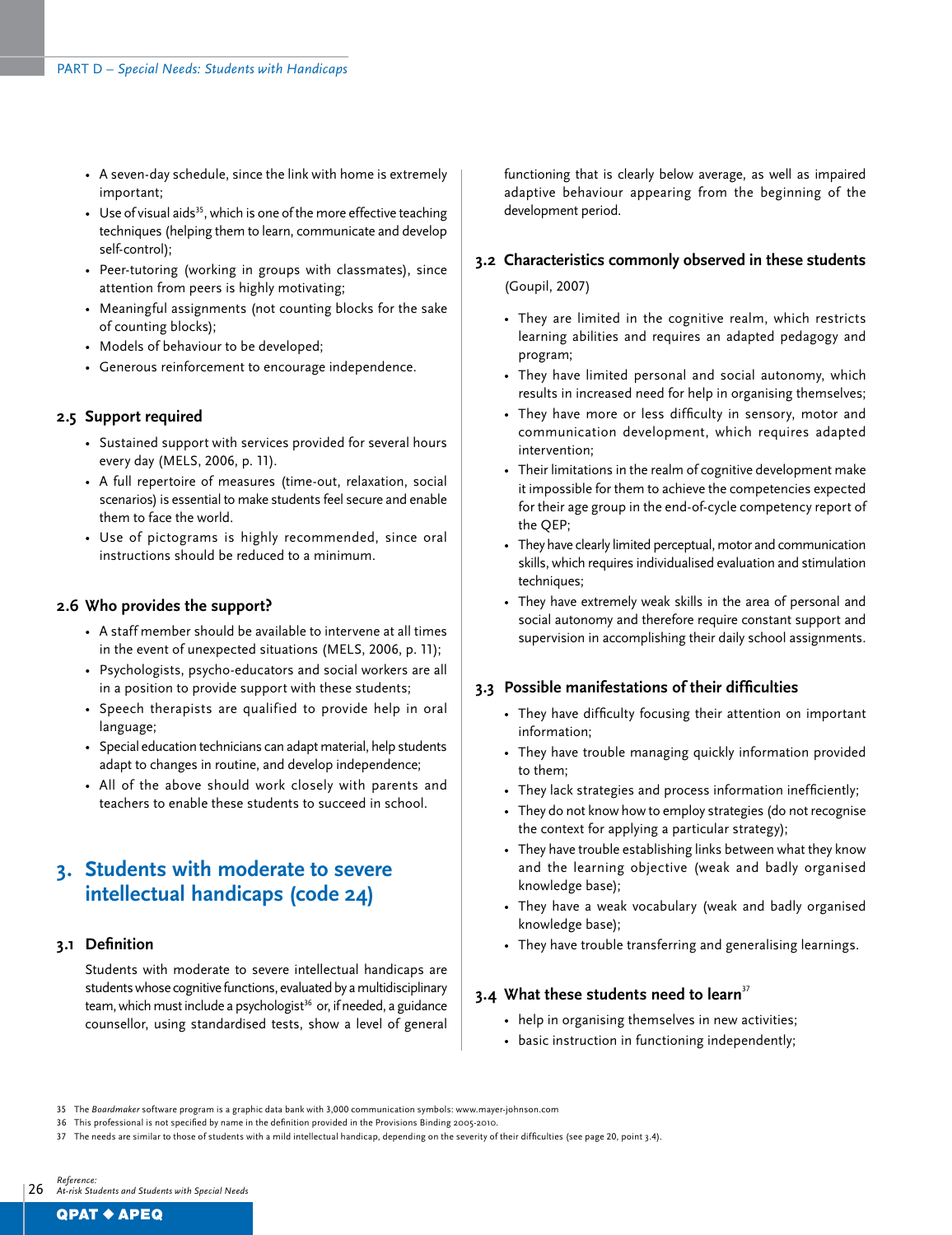- support in learning;
- adapted instructional materials;
- manipulation of concrete materials to assist in the formation of concepts;
- supervision and guidance appropriate to their difficulties;
- clear objectives to encourage learning;
- a school environment sensitive to their situation.

### **3.5 Support necessary**

- An IEP appropriate to their needs.
- Sustained support with services provided for several hours every day (MELS, 2006, p. 11).
- A staff member available in the school at all times to intervene in the event of unexpected situations (MELS, 2006, p. 11) (preferably a person with authority).

### **3.6 Who provides the support?**

- Psychologists, as these students suffer from a cognitive impairment.
- A speech therapist, where the student suffers from serious language difficulties.
- The special education technician can assist with social integration (special activities, recess, lunch hour, etc.).
- An aid for handicapped persons if the student requires help as a result of reduced functional autonomy.

## **4. Students with psychopathological disorders (code 53)**

Students suffering from difficulties arising from psychopathology are more liable to perform poorly in school, to drop out, and to experience suicidal ideation. However, where diagnosis is timely and treatment provided early, the performance of these students can show considerable improvement<sup>38</sup>.

## **4.1 Definition**

Students with psychopathological disorders are students whose overall functioning, through an evaluation carried out by a team of multidisciplinary specialists, *which must include a psychiatrist or a child psychiatrist*<sup>39</sup>, using systematic observation techniques and standardised tests, leads to a diagnosis of a psychiatric disability that appears through a distortion in several areas of development, particularly in the area of cognitive development.

## **4.2 Characteristics commonly encountered in these students**

(Goupil, 2007; Alberta Education, 2005)

- They may exhibit disorganised behaviour or episodes of serious disturbance, as a result of acute anxiety;
- They may experience extreme emotional distress or extreme confusion;
- They may experience, among other things, auditory hallucinations (hear voices);
- They may have delusions (feelings of being watched, spied on or persecuted);
- They may experience distortions of reality (whatever the teacher does, they will say they are being picked on or put down….).

## **4.3 Possible manifestations of their difficulties**

(Goupil, 2007; Alberta Education, 2005)

- They are too anxious to control their environment (e.g., instead of saying it is too noisy, they will say they are tired);
- They are extremely anxious when facing examinations;
- They react to certain things, but those behaviours are a reaction to an event beyond their control;
- They may ask to go to the toilet because they need to calm down;
- They have difficulty applying themselves to their work;
- They exhibit repetitive behaviours;
- They seem to cling to parents or teachers, since they need support to control their anxiety.

## **4.4 What these students require to learn or to improve their behaviour**

(Goupil, 2007; Alberta Education, 2005)

- Means for controlling their anxiety;
- A bond of trust with their teacher;
- Help in verbalising their fears;
- Additional time to complete assignments;
- A quiet place apart from other students to write examinations;
- Permission to listen to music while working on assignments or writing tests;
- The chance to move about when they find an assignment too demanding;
- Teachers who address them in a calm and reassuring tone of voice;
- Clear understanding of the steps for performing a task so they can create a mental representation of the process;

39 These professionals are not specified by name in the definition provided in the Provisions Binding 2005 2010.

<sup>38</sup>  From the Alberta Education document, p. 1.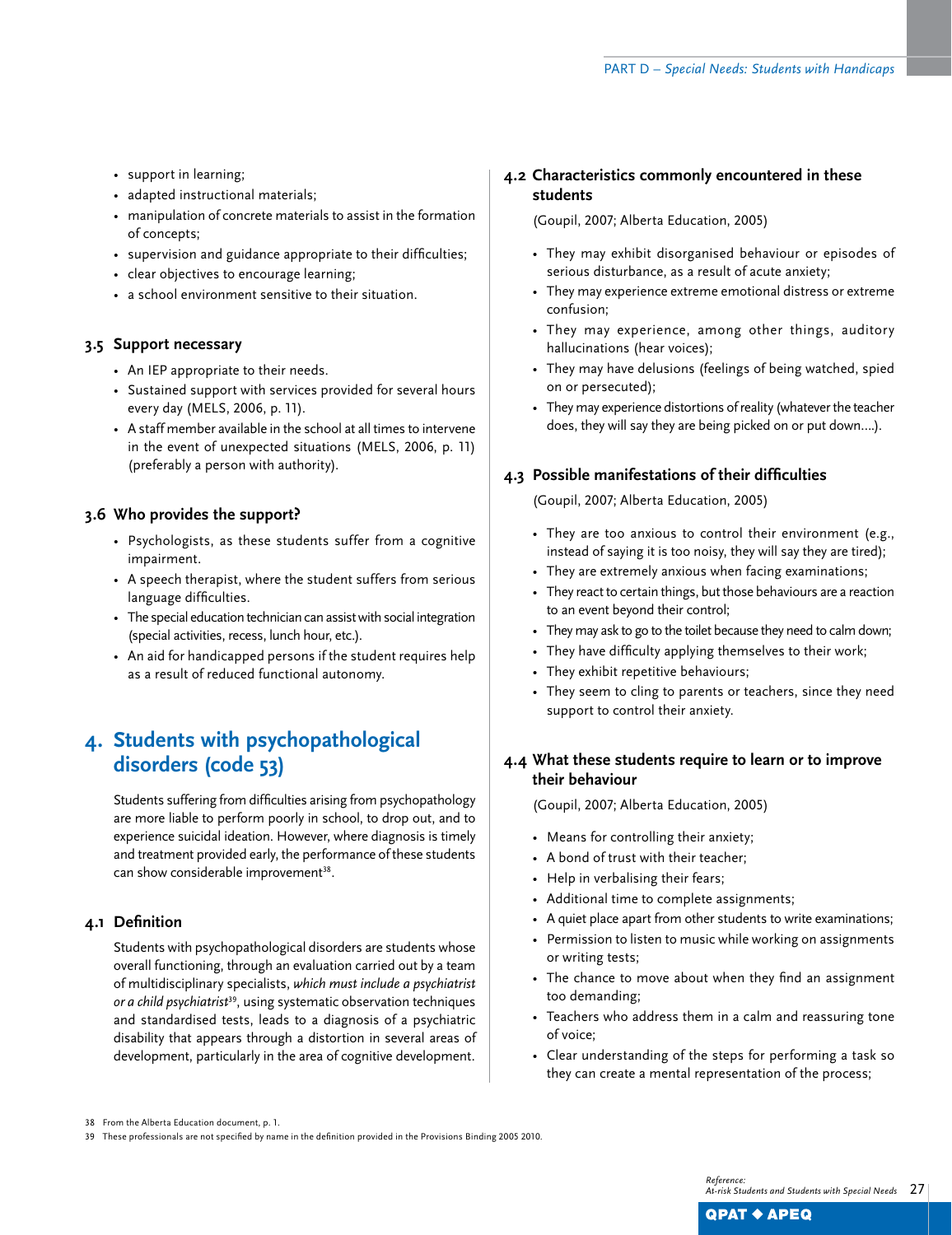- Problem-solving strategies;
- Regular verification of class work;
- A quiet place to work (without pressure to perform better);
- A regular schedule and program;
- Predictable classroom procedures accompanied by routines;
- Clear and precise instructions;
- Classroom rules clearly posted and noted;
- Limits governing behaviour in school (establish and enforce them, and eventually they will pay off);
- Help in using relaxation and adaptation strategies (relaxation breathing, a safe place to go to, counting to ten, etc.).

#### **4.5 Support required**

- Creation of an IEP (individualisation of certain objectives in terms both of behaviour and socialisation as well as instruction, with frequent progress evaluations).
- Continuing services provided for several hours each day (MELS, 2006, p. 11).
- A staff member available in the school at all times to intervene in the event of unexpected situations (MELS, 2006).
- Assignments broken up into several stages, since they are not able to commit the normal time required for an assignment.
- Help in acquiring a positive self-image.
- Sufficient accompaniment for psychosocial development.
- A calm, non-confrontational response, focused on reducing their anxiety;
- Creation of an environment sensitive to the problems.

#### **4.6 Who provides the support?**

- Psychologists, psycho-educators, special education technicians, working with classroom teachers and parents, can provide individual and routine follow-up.
- Special education technicians can also help to prevent escalation and defuse situations resulting from a high level of anxiety.
- The team members should support one another by sharing information concerning difficulties and by establishing common practices so that expectations at home and in the school are consistent.

## **4.7 Suggestions for teachers working with students with psychopathological disorders**

(Alberta Education, 2005)

- Maintain a file that is organised, objective and concise.
- Record their level of participation in classroom activities and assignments.
- Make note of all strange comments or references to imaginary experiences (conversations, voices, etc.).
- Keep any drawings or artistic creations that are unusual.
- Keep a copy of all correspondence sent out.
- Learn about the effects of the disorder on the family.
- Learn how to recognise the signs of relapse (withdrawal from activities, deterioration in personal hygiene).

### **4.8 Beyond the mandate of the school**

Psychopathological difficulties are mental health problems; certain dysfunctions may require specialised services beyond the mandate of the school.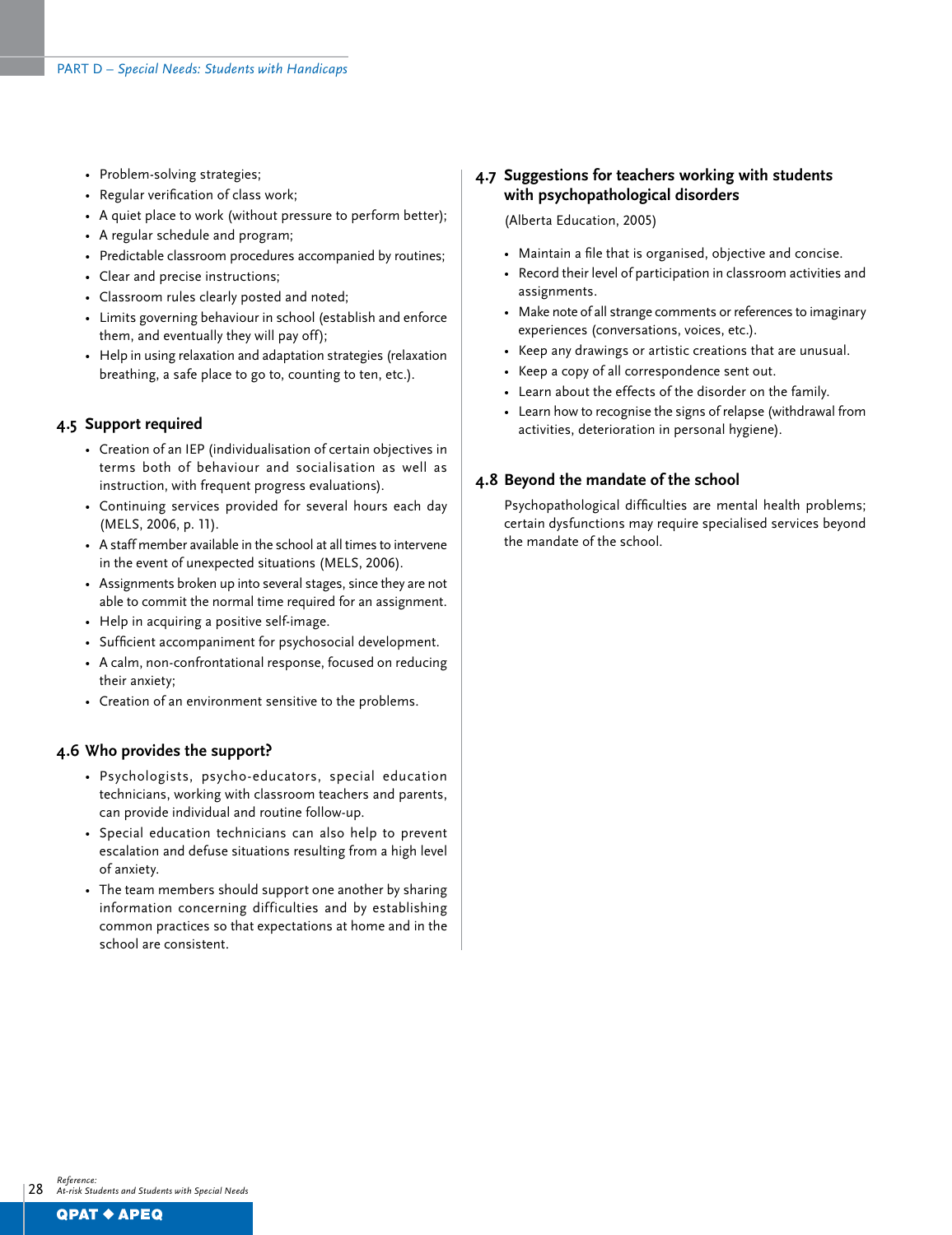## **A) Teachers wishing to have a student with behavioural difficulties identified** (8-9.04)

When the teacher feels that a student should be identified as having behavioural difficulties:

- because he or she has observed one or more behaviours over a period of at least two months,
- and support services are insufficient or altogether lacking, therefore he or she can ask the school board to identify the student.

Following the observation period of two months, the procedure is as follows:

- request the creation of the ad hoc committee by the administration (within 15 working days) to study the case submitted and to make recommendations.
- once the student is identified by the Board as having behavioural difficulties, he or she is weighted for purposes of compensation for exceeding the maximum class size. The weighting is retroactive and comes into effect no later than 45 days following the request.

## **B) Teachers wishing to have a student with learning difficulties identified** (8-9.06 and 8-9.07)

When the student has no IEP and is receiving no services, the procedure is as follows:

- the teacher requests study of the situation by the ad hoc committee;
- the administrator convenes the committee;
- the committee recommends to the administration of the establishment the creation of an IEP or the identification of the student as having learning difficulties.

When the student has an IEP but neither the student nor the teacher is receiving support services, the procedure is as follows:

- the teacher requests study of the situation by the ad hoc committee;
- the administrator convenes the committee;
- the committee can make recommendations to the administration regarding whether or not the student should be identified, the appropriate classification of the student, changes to the classification or to the IEP, the evaluation of the IEP, and support services provided (8-9.06).
- **C)** When a student is recognised by the school board as having learning difficulties but receives no services, **he is weighted for purposes of compensation for exceeding maximum class size** (8-9.07)**.**
- **D)** When the student is recognised as having behavioural difficulties, **he is weighted for purposes of compensation for exceeding maximum class size whether or not he is receiving services** (8-9.07)**.**
- **E) When teachers wish to have a handicapped student or a student with severe behavioural difficulties identified, the procedure is as follows:**
	- notification to the administration;
	- creation of the ad hoc committee by the administration (15 working days);
	- the ad hoc committee studies the case, requests evaluations, recommends a classification, integration (where appropriate), and support services to be provided.
- **F) When the student is identified as having severe behavioural difficulties associated with psychopathological problems,** teachers must be provided with support and the student is weighted for purposes of compensation for exceeding the maximum class size.
- **G) When the student is identified as handicapped,**  teachers must be provided with support or the student is weighted for purposes of compensation for exceeding the maximum class size.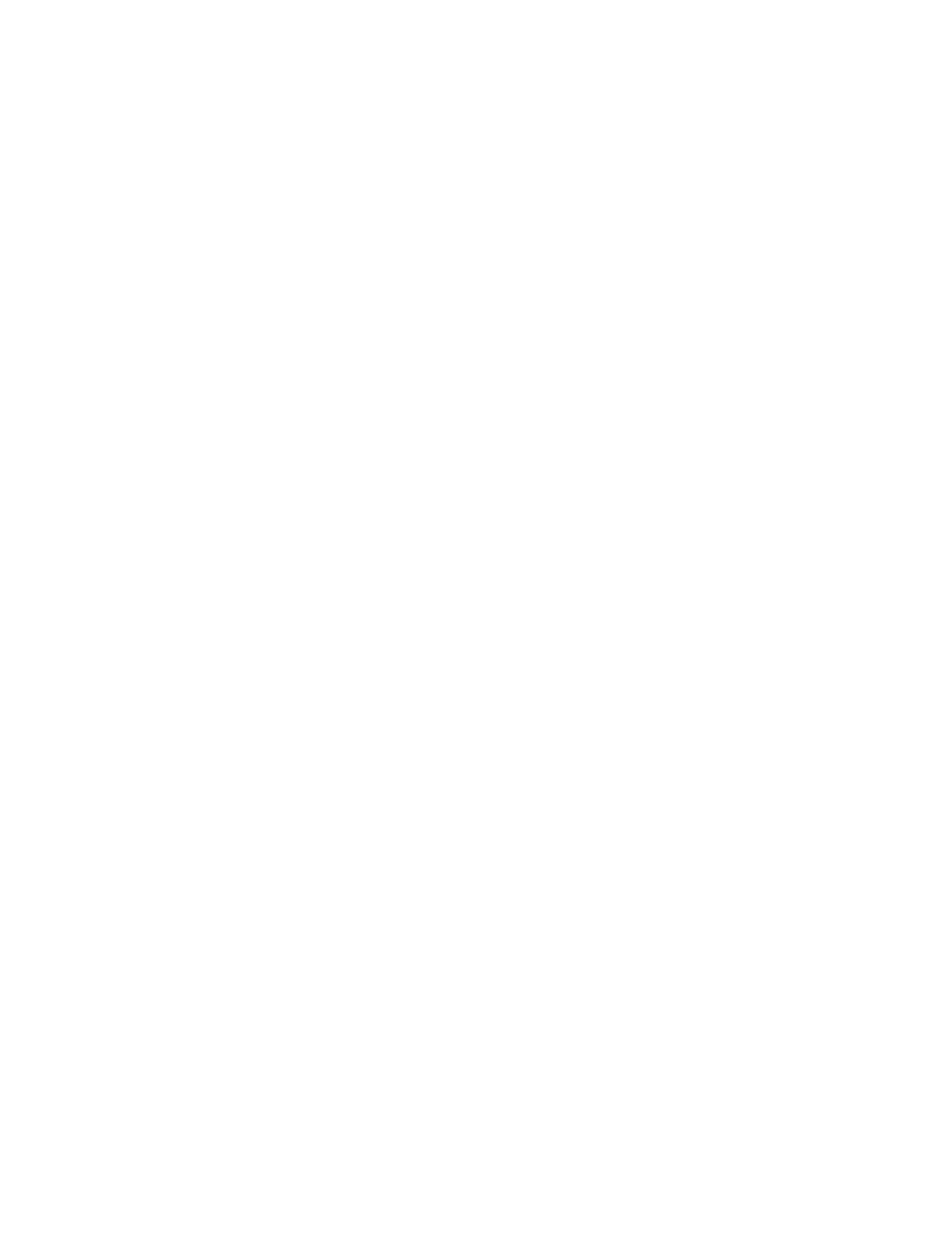## **Bibliography**

Alberta Education (2005), *Enseigner aux élèves ayant un spectre autistique*, Direction de l'éducation française, Alberta.

Alberta Education (2005), *Enseigner aux élèves ayant des troubles émotionnels ou psychopathologique*, Direction de l'éducation française, Alberta.

F. Bowen, N. Desbiens, N. Rondeau et al. (2006), *Impact du programme Vers le Pacifique auprès des élèves en difficulté de comportement après quatre ans d'implantation dans les écoles québécoises (2001-2005)*, Actes de colloque du premier congrès bisannuel du Comité québécois pour les jeunes en difficulté de comportement (CQJDC).

Conseil supérieur de l'éducation (2001), *Les élèves en difficulté de comportement à l'école : comprendre, prévenir, intervenir*, Québec.

CPNCF et CSQ (2005-2010), *Dispositions liant le CPNCF et la CSQ*, Québec.

N. Desbiens (2008), *Conférence donnée dans le cadre du GCAS*, Montréal.

D. Destrempes-Marquez, L. Lafleur (1999), *Les troubles d'apprentissage: comprendre et intervenir*, Éditions Hôpital Ste-Justine, Montréal.

D. Dunberry and B. Dumas, (2008) *Mieux comprendre l'élève présentant une déficience intellectuelle légère pour mieux intervene*, Montréal.

J. Giasson (2003), *La lecture : de la théorie à la pratique*. Éditions Gaëtan Morin, Boucherville, 2<sup>e</sup> éd.

J. Giasson, (2006), *Vie pédagogique*, nº 139, avril-mai.

L. Godard (2007), *Notes de cours sur les difficultés en lecture et en écritur*e, UQAM, Montréal.

G. Goupil (2007), *Les élèves en difficulté d'adaptation et d'apprentissage*, Éditions Gaëtan Morin, Boucherville, 3<sup>e</sup> éd.

B. Harrisson (2004), *Le syndrome d'Asperger et le milieu scolaire : guide d'intervention*, Éditions Concept Consulted Inc.

P. Imbeault and G. Dallaire (1997), *Trousse intervention TAC TIC: trousse d'analyse et d'intervention comportementale*, Jonquière: Commission scolaire de la Jonquière.

Institut national de la santé et de la recherche médicale (2007), *Dyslexie, dysorthographie, dyscalculie, Bilan des données scientifiques*, Institut INSERM, Paris.

J. Langevin, C. Dionne and S. Rocque (2004), *Incapacités intellectuelles: contexte d'inclusion et processus d'adaptation de l'intervention* dans *La pédagogie de l'inclusion scolaire* de N. Rousseau et S. Bélanger, Presse de l'Université du Québec, Montréal.

L. Laplante (2007), *Notes de cours sur les difficultés en lecture et en écriture*, UQAM, Montréal.

L. Massé (2007), *Mieux aider les élèves du primaire ayant un TDAH à surmonter les difficultés d'apprentissage liées à la lecture*, Congrès de l'AQETA.

Ministère de l'Éducation (1999), *Adapting our Schools to the Needs of All Students – Policy on Special Education*, MEQ, Québec.

Ministère de l'Éducation (2003), *Identification des élèves à risque présentant la caractéristique de retard d'apprentissage aux 1er, 2e et 3e cycles*, MEQ, Québec.

Ministère de l'Éducation (2003), *Attention-Deficit/Hyperactivity Disorder - Working Together to Provide Better Support for Young People*, MEQ, Québec.

Ministère de l'Éducation, du Loisir et du Sport (2006), *Organisation of Educational Services for At-risk Students and Students with Handicaps, Social Maladjustments or Learning Difficulties*, MELS, Québec.

J. Ouellet, I. Darveau, P. Mercier, I. Chamberland (2007), *L'élève ayant un TED*, Commission scolaire des Patriotes.

H. Poliquin-Verville and E. Royer (1992), *Les troubles du comportement: état des connaissances et perspectives d'intervention*, MEQ, Québec.

P. Potvin, L. Fortin, D. Marcotte, et al. (2007), *Y'a une place pour toi!* Guide de prévention du décrochage scolaire, CTREQ, Québec.

N. Rousseau and S. Bélanger (2004), *La pédagogie de l'inclusion scolaire*, Presse de l'Université du Québec, Montréal.

L. Saint-Laurent (2002), *Enseigner aux élèves à risque et en difficulté au primaire*, Éditions Gaëtan Morin, Boucherville.

L. Saint-Laurent (1997), *Recherche en déficience intellectuelle : perspective et prospective*, Actes du colloque Recherche Défi, numéro spécial mai.

L. Saint-Laurent, J. Giasson, C. Simard, J. Dionne, É. Royer, et al. (1995), *Programme d'intervention auprès des élèves à risque: une nouvelle option educative*, Éditions Gaëtan Morin, Boucherville.

M. Trépanier, L. Saint-Laurent (1996), *Les services aux élèves handicapés ou en difficulté : état de la situation et perspectives*, CEQ, Montréal.

H. Trudeau, C. Desrochers and J.-L. Tousignant (1997), *Et si un simple geste donnait des résultats: guide d'intervention personnalisée auprès des élèves*, Montréal, Chenelière/McGraw-Hill.

H. Verville and É. Royer (1992), *Les troubles de comportement: état des connaissances et perspectives d'intervention*, MEQ, Québec.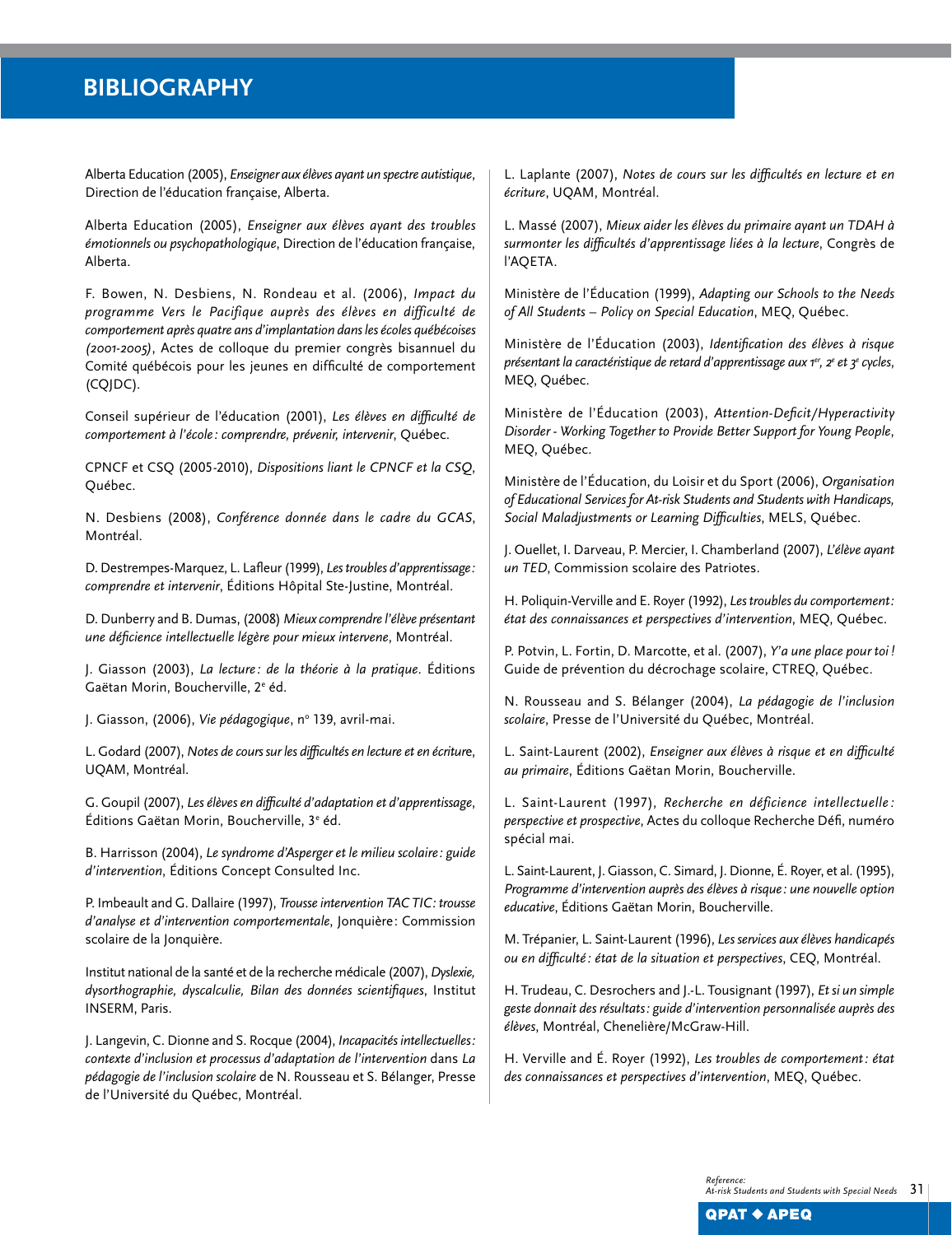## **Web Sites Consulted**

Adaptation scolaire (UQAM) www.adaptationscolaire.org

Association québécoise pour les troubles d'apprentissage (AQETA) www.aqeta.qc.ca

Centre de transfert pour la réussite éducative du Québec (CTREQ) www.ctreq.qc.ca

Centre François-Michelle (déficience intellectuelle légère) www.françois-michelle.qc.ca

Alberta Education http://education.alberta.ca

Ministère de l'Éducation, du Loisir et du Sport (MELS) www.mels.gouv.qc.ca/DGFJ

Potvin, P. (2002) *Grille d'identification pour les élèves à risque d'échec au primaire* http://www.uqtr.uquebec.ca/~potvin/grille\_prim.pdf